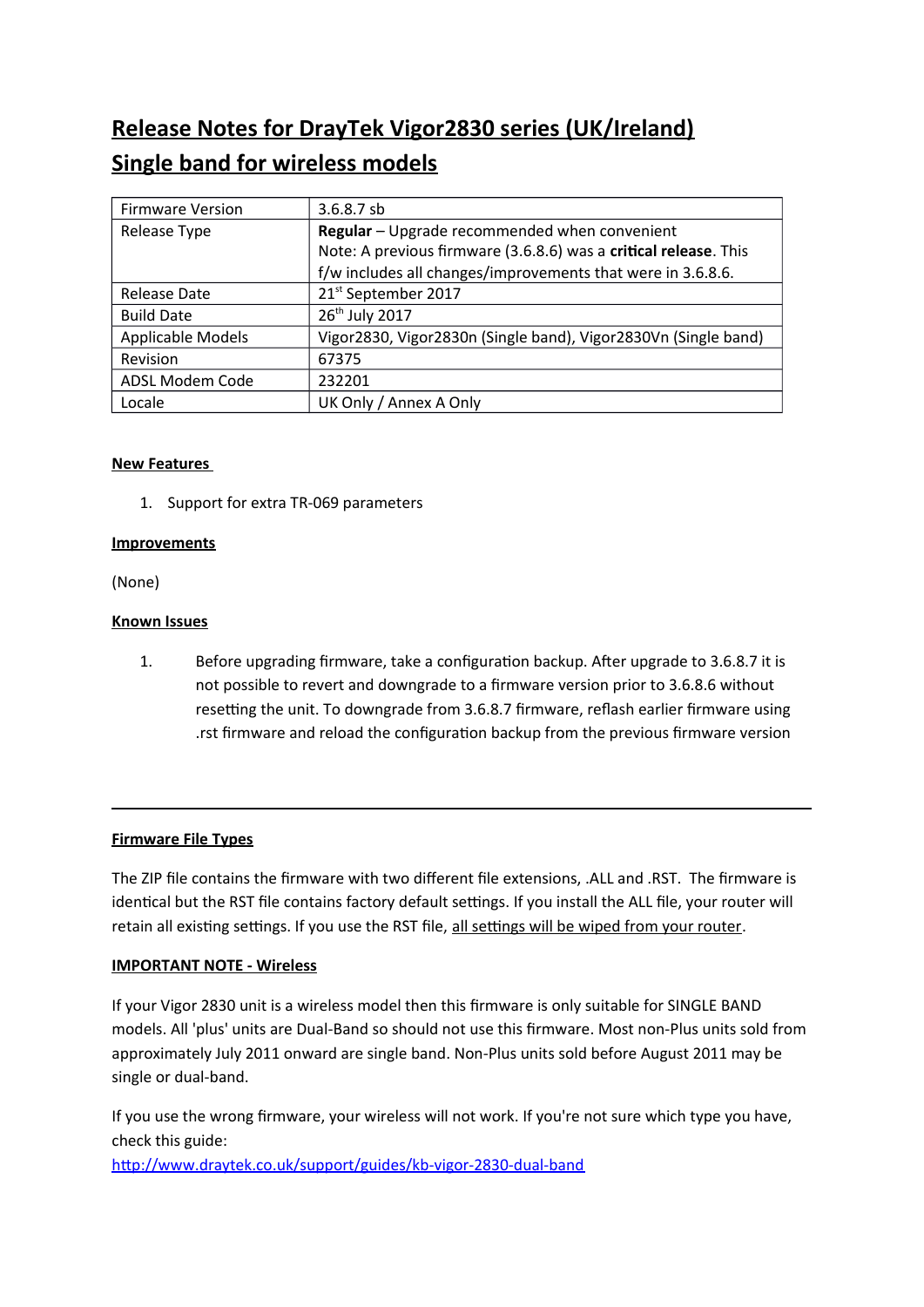#### **IMPORTANT NOTE – Hardware Versions**

This frmware is for use with the Vigor 2830 version 1 hardware, not the 'v2' (version 2) unit. Check this guide to confrm which hardware version you have: <http://www.draytek.co.uk/support/guides/kb-v2830n-v1-vs-v2>

## **NOTE: ADSL Modem Codes**

- For general purpose usage on UK lines, modem code 232201 is recommended.
- For ADSL2+ Annex M lines, the latest modem code 2471201 is suggested.
- For line speeds of less than 4Mbps, on lower quality lines a modem code with more conservative parameters, 211801 is suggested

#### **Upgrade Instructions**

It is recommended that you take a configuration backup prior to upgrading the frmware. This can be done from the router's system maintenance menu.

To upgrade firmware, select 'firmware upgrade' from the router's system maintenance menu and select the correct fle. Ensure that you select the ALL fle unless you want to wipe out your router's settings back to factory default.

**Firewall System Maintenance System Status Login Page Greeting Configuration Backup Firmware Upgrade** Modem Code Upgrade **Activation** 

## **Manual Upgrade**

 If you cannot access the router's menu, you can put the router into 'TFTP' mode by holding the RESET whilst turning the unit on and then use the Firmware Utility. That will enable TFTP mode. TFTP mode is indicated by all LEDs flashing. This mode will also be automatically enabled by the router if there is a frmware/settings abnormality. Upgrading from the web interface is easier and recommended – this manual mode is only needed if the web interface is inaccessible.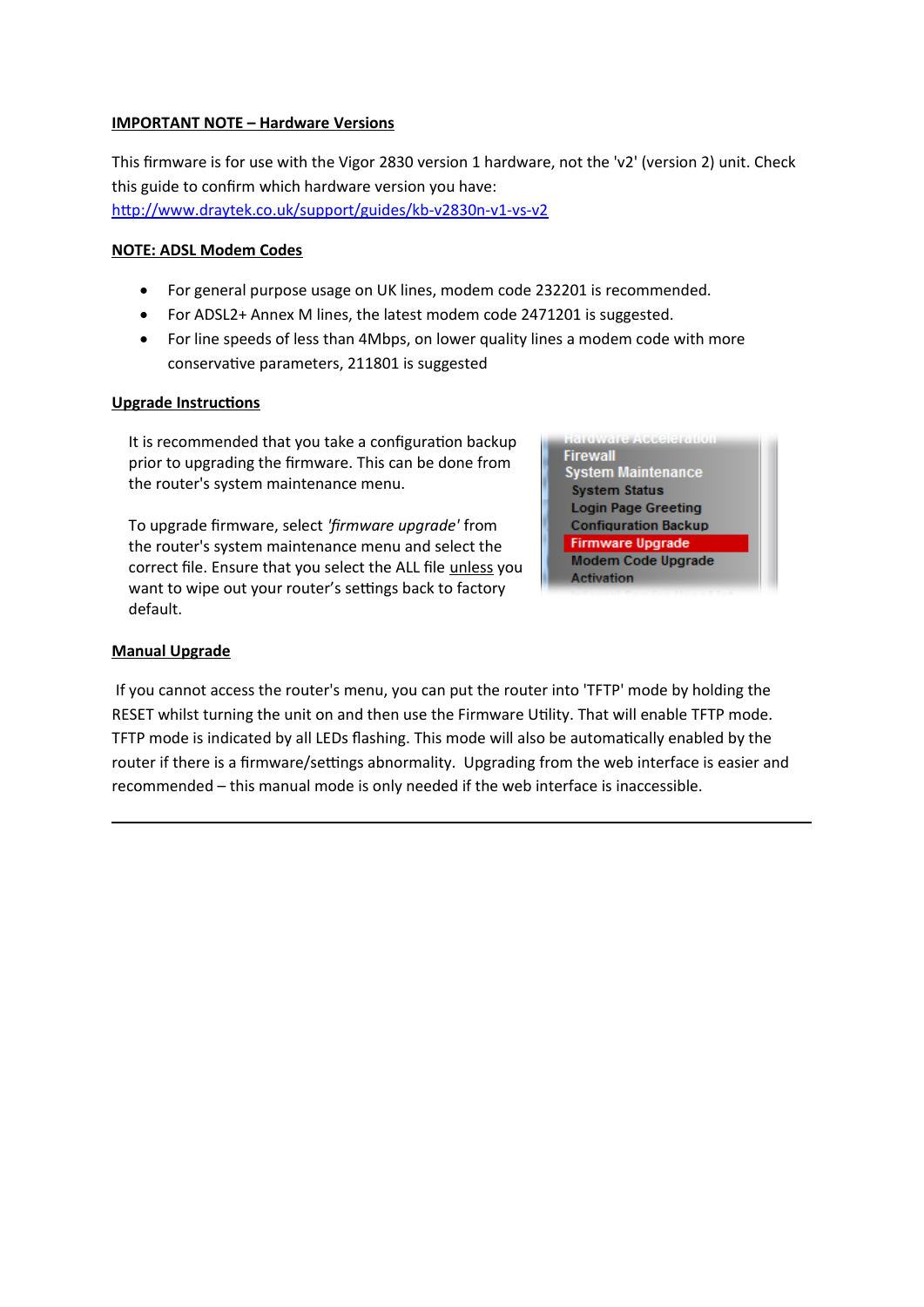| <b>Firmware Version</b> | $3.6.8.6$ sb                                                   |
|-------------------------|----------------------------------------------------------------|
| Release Type            | Critical - Upgrade recommended immediately                     |
| Release Date            | 20 <sup>th</sup> December 2016                                 |
| <b>Build Date</b>       | 6 <sup>th</sup> December 2016                                  |
| Applicable Models       | Vigor2830, Vigor2830n (Single band), Vigor2830Vn (Single band) |
| ADSL Modem Code         | 232201                                                         |
| Locale                  | UK Only / Annex A Only                                         |

## **New Features in this Firmware**

(None)

# **Improvements in this frmware**

- 1. Security improvements including one or more considered critical.
- 2. Misc. minor WUI changes/corrections.
- 3. Resolved an issue with PPTP VPN Passthrough for NAT to some types of internal PPTP VPN server

## **Known Issues**

1. Before upgrading firmware, take a configuration backup. After upgrade to 3.6.8.6 it is not possible to revert and downgrade without resetting the unit. To downgrade from 3.6.8.6 frmware, relash earlier frmware using .rst frmware and reload the configuration backup from the previous firmware version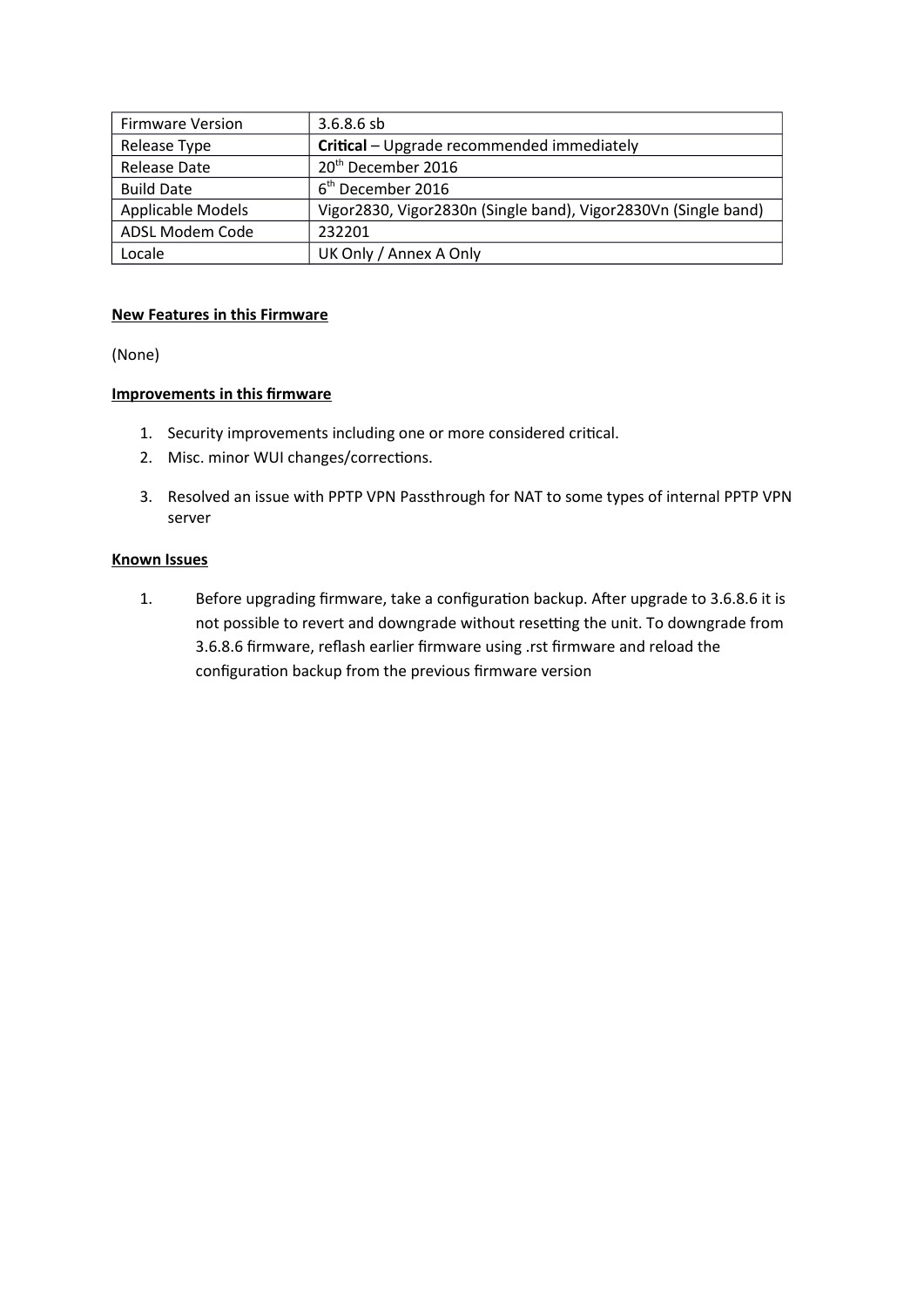| <b>Firmware Version</b> | $3.6.8.5$ sb                                                   |
|-------------------------|----------------------------------------------------------------|
| Release Type            | Regular - Upgrade recommended when convenient                  |
| Release Date            | 1st November 2016                                              |
| <b>Build Date</b>       | 12th August 2016                                               |
| Applicable Models       | Vigor2830, Vigor2830n (Single band), Vigor2830Vn (Single band) |
| ADSL Modem Code         | 232201                                                         |
| Locale                  | UK Only / Annex A Only                                         |

- 1. Router auto-generates unique Self-Signed Certificate for HTTPS upon firmware upgrade
- 2. Added options in [System Maintenance] > [Management] to disable HTTPS management via TLS 1.0, TLS 1.1 or TLS 1.2

## **Improvement**

1. Session validation method improved in Web UI

#### **Known Issues**

- 1. Before upgrading firmware, take a configuration backup. After upgrade to 3.6.8.5 it is not possible to revert and downgrade without resetting the unit. To downgrade from 3.6.8.5 firmware, reflash earlier firmware using .rst firmware and reload the configuration backup from the previous firmware version
- 2. PPTP VPN Passthrough for NAT to some types of internal PPTP VPN server may prevent a VPN establishing successfully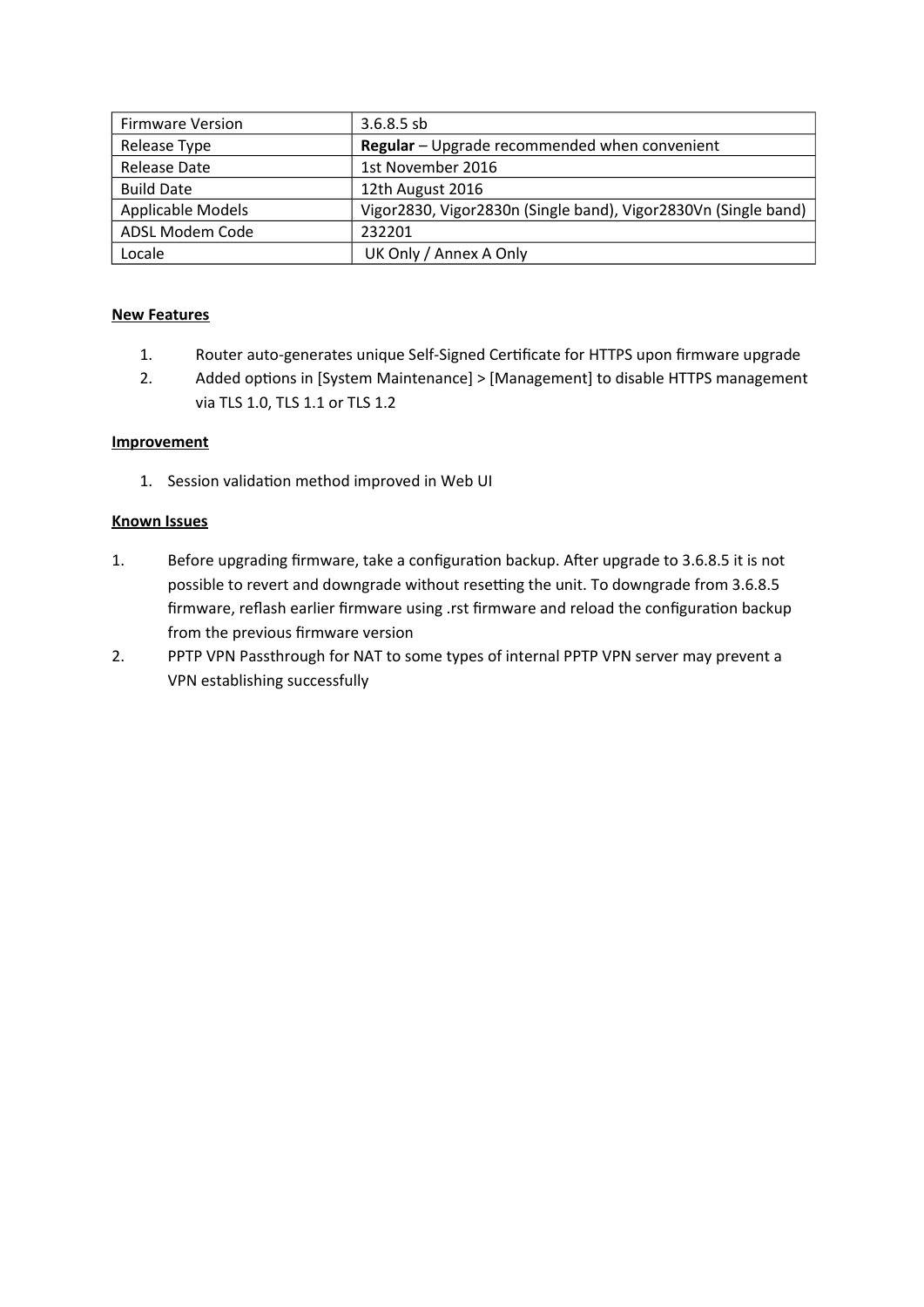| <b>Firmware Version</b> | $3.6.8.4$ sb                                             |
|-------------------------|----------------------------------------------------------|
| Release Date            | 6th February 2016                                        |
| <b>Build Date</b>       | 19th January 2016                                        |
| Applicable Models       | Vigor2830, Vigor2830n (Single band), Vigor2830Vn (Single |
|                         | band)                                                    |
| ADSL Modem Code         | 232201                                                   |
| Locale                  | UK Only / Annex A Only                                   |

1. Web Server and SSL VPN supports TLS 1.2

# **Improvement**

1. Improved TCP SYN protection mechanism

# **Known Issues**

(None)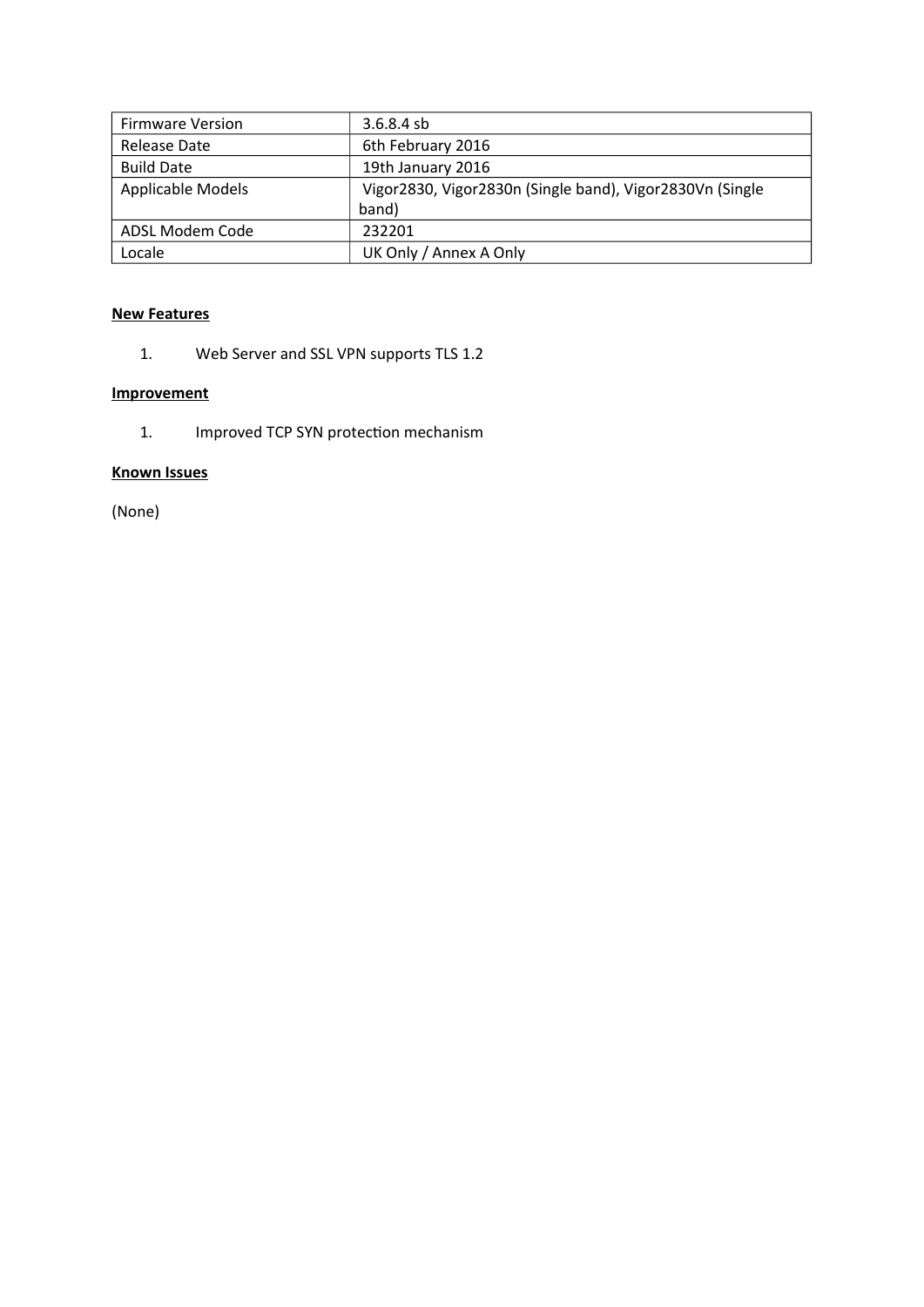| <b>Firmware Version</b>  | $3.6.8.3$ sb                                             |
|--------------------------|----------------------------------------------------------|
| Release Date             | 29th December 2015                                       |
| <b>Build Date</b>        | 22nd October 2015                                        |
| <b>Applicable Models</b> | Vigor2830, Vigor2830n (Single band), Vigor2830Vn (Single |
|                          | band)                                                    |
| ADSL Modem Code          | 232201                                                   |
| Locale                   | UK Only / Annex A Only                                   |

1. Web Server and SSL VPN supports TLS 1.2

- 1. Resolved some issues with Web Portal function
- 2. Support for TR-069 HTTP/HTTPS trigger, available in [System Maintenance] > [TR-069] "Test with Inform" button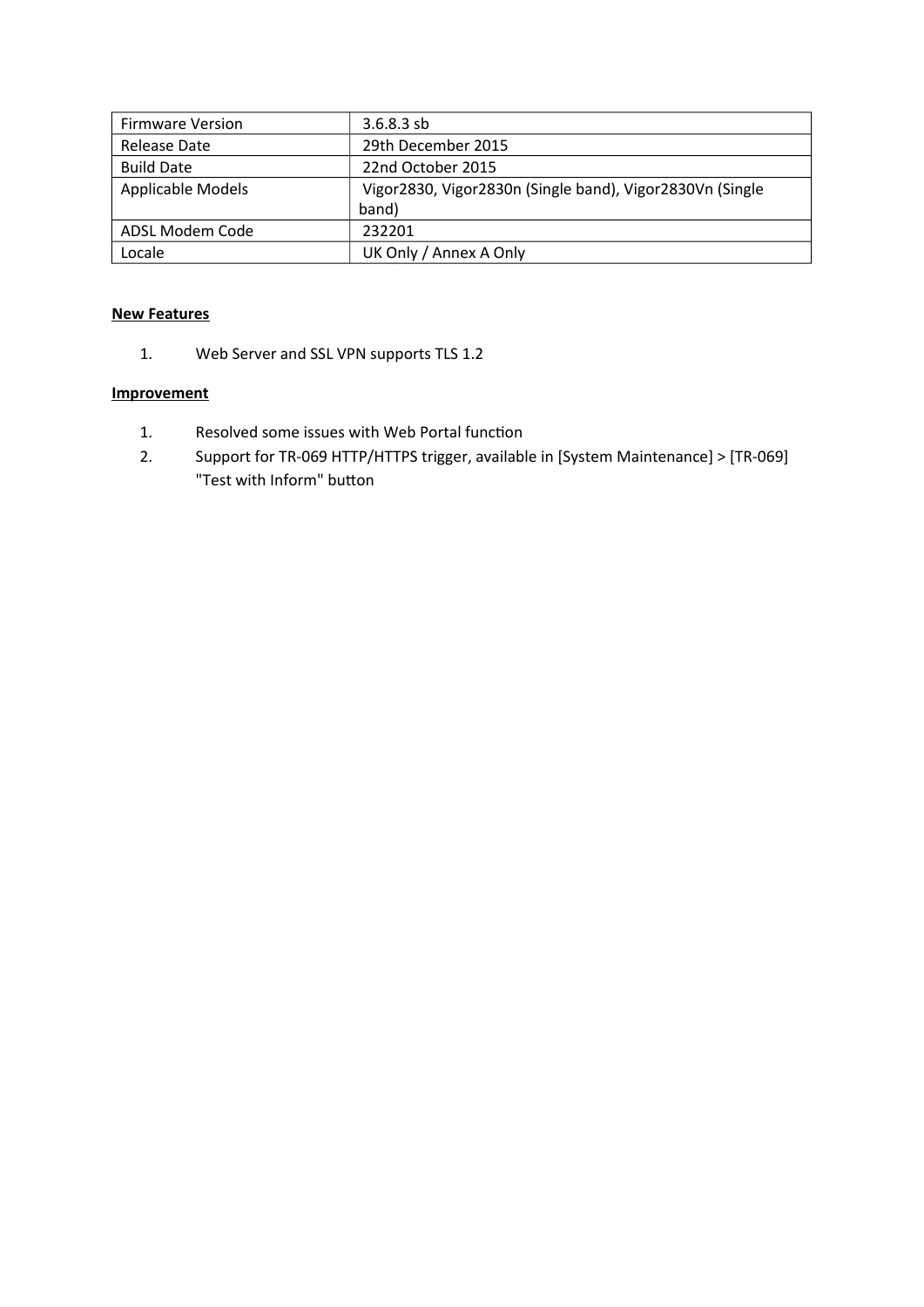| <b>Firmware Version</b>  | $3.6.8.2$ sb                                             |
|--------------------------|----------------------------------------------------------|
| Release Date             | 20th May 2015                                            |
| <b>Build Date</b>        | 8th May 2015                                             |
| <b>Applicable Models</b> | Vigor2830, Vigor2830n (Single band), Vigor2830Vn (Single |
|                          | band)                                                    |
| ADSL Modem Code          | 232201                                                   |
| Locale                   | UK Only / Annex A Only                                   |

(None)

- 1. [System Maintenance] > [TR-069] now has a Wizard button to enter the address of the ACS server with the required URL.
- 2. DHCP Option 66 now supports special characters such as \$ (through CLI, using "srv dhcp option" command).
- 3. An issue that caused problems with LAN DNS and DNS Caching has been resolved.
- 4. Support for the MF825A USB modem.
- 5. Resolved a DHCP issue with [WAN] > [Multi-VLAN] Port Based Bridge mode
- 6. Access List for router management was not working correctly when using a LAN to LAN VPN as the default route.
- 7. Resolved an issue with the Firewall that could stop users accessing the internet due to a session limit error under some circumstances.
- 8. User management was not working correctly when using User-Based mode.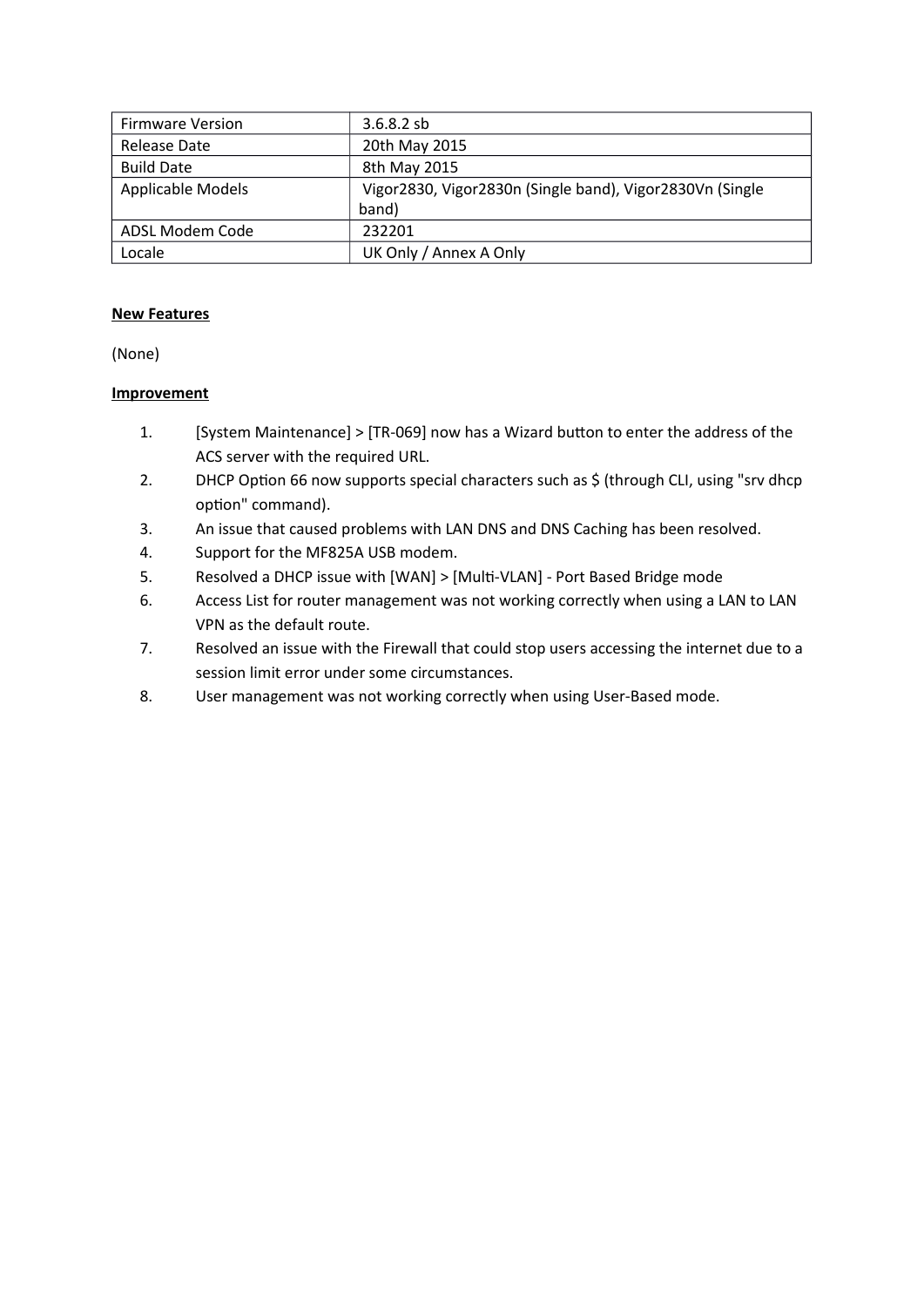| <b>Firmware Version</b> | $3.6.8$ sb                                               |
|-------------------------|----------------------------------------------------------|
| Release Date            | 4th February 2015                                        |
| <b>Build Date</b>       | 20th January 2015                                        |
| Applicable Models       | Vigor2830, Vigor2830n (Single band), Vigor2830Vn (Single |
|                         | band)                                                    |
| ADSL Modem Code         | 211801                                                   |
| Locale                  | UK Only / Annex A Only                                   |

(None)

- 1. SSL3 now disabled in favour of TLS by default for SSL tunnels and web management.
- 2. Added TR-069 parameters to configure SNMP management.
- 3. Support for RFC3021 (Using a /31 Subnet Mask WAN interface).
- 4. Corrected issue that may have prevented fail over to a 3G Backup interface after 36 days of uptime.
- 5. SIP phones connected to the router's LAN could experience issues with registration under specific circumstances.
- 6. Added telnet command to disable/enable LAN ports "port enable/disable x".
- 7. Added TR-069 parameter to disable/enable LAN ports.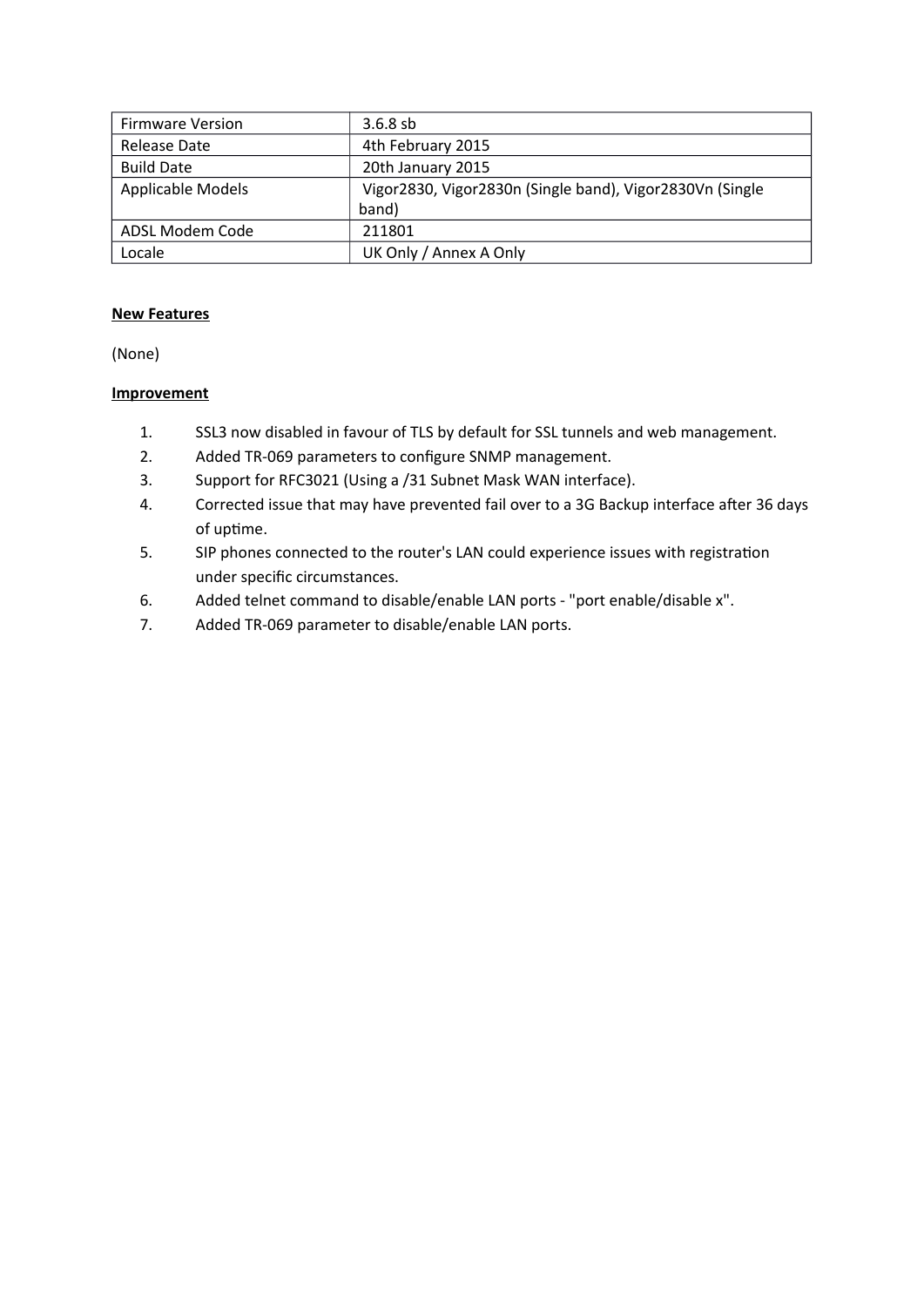| <b>Firmware Version</b> | $3.6.7.2$ sb                                             |
|-------------------------|----------------------------------------------------------|
| Release Date            | 13th August 2014                                         |
| <b>Build Date</b>       | 8th July 2014                                            |
| Applicable Models       | Vigor2830, Vigor2830n (Single band), Vigor2830Vn (Single |
|                         | band)                                                    |
| ADSL Modem Code         | 232201                                                   |
| Locale                  | UK Only / Annex A Only                                   |

(None)

- 1. Corrected data reported in SNMP OID: 1.3.6.1.2.1.1.1
- 2. Improved memory handling of PPPoE disconnection event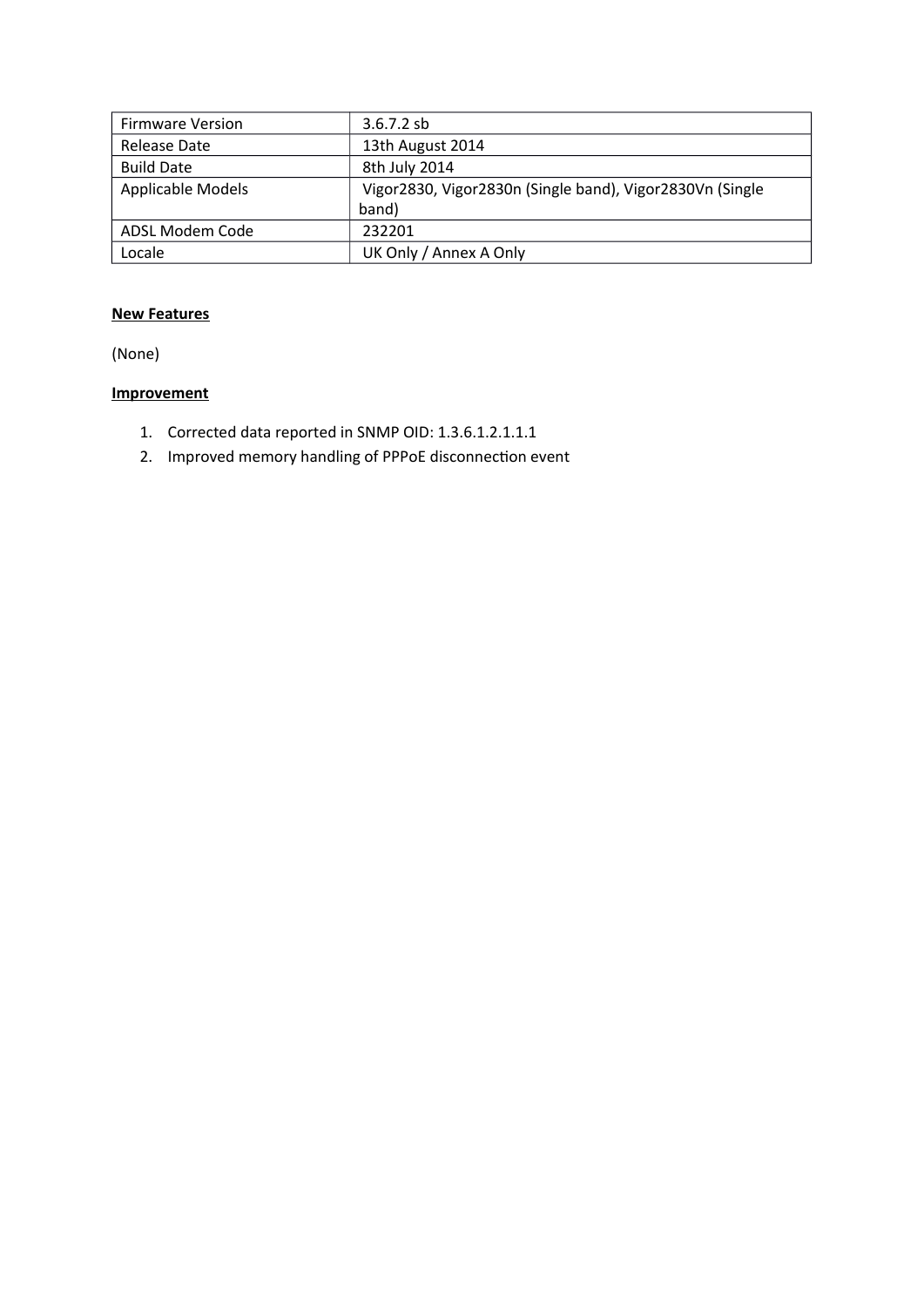| <b>Firmware Version</b>  | $3.6.7.1$ sb                                             |
|--------------------------|----------------------------------------------------------|
| Release Date             | 11th July 2014                                           |
| <b>Build Date</b>        | 18th June 2014                                           |
| <b>Applicable Models</b> | Vigor2830, Vigor2830n (Single band), Vigor2830Vn (Single |
|                          | band)                                                    |
| ADSL Modem Code          | 211801                                                   |
| Locale                   | UK Only / Annex A Only                                   |

- 1. User Defned Daylight Saving
- 2. DNS Cache Table

- 1. Updated SSL for CVE-2014-0224
- 2. Resolved issue of firewall blocking IPv6 incoming routing traffic.
- 3. Load Balance/Route Policy didn't work with WAN5 in PPP mode.
- 4. Load Balance/Route Policy cleaned all sessions when the dropped down WAN reconnected
- 5. DDNS could not work when updating to freedns.afraid.org
- 6. Could not add DHPC option 66/15.
- 7. Router showed wrong Syslog messages when a VPN LAN to LAN tunnel drops
- 8. Router dropped all DNS packets with unknown type.
- 9. SSH didn't work with mac OS
- 10. VigorACS SI couldn't show Network information when DNS Filter was enabled for Vigor2830.
- 11. External Device Status page improved
- 12. Remove Mhaha, getMessenger, IMUnitive, Wablet from WebIM on CSM>>APP Enforcement Profle.
- 13. Support to block LINE app in 3.5.1.36 (for PC) version and in 4.1.1 version (for mobile) for APP Enforcement.
- 14. Support block page for DNS flter.
- 15. Route policy supports VPN LAN to LAN traffics.
- 16. In LAN > Web Portal Setup. Option added to force the user clicking OK button before proceeding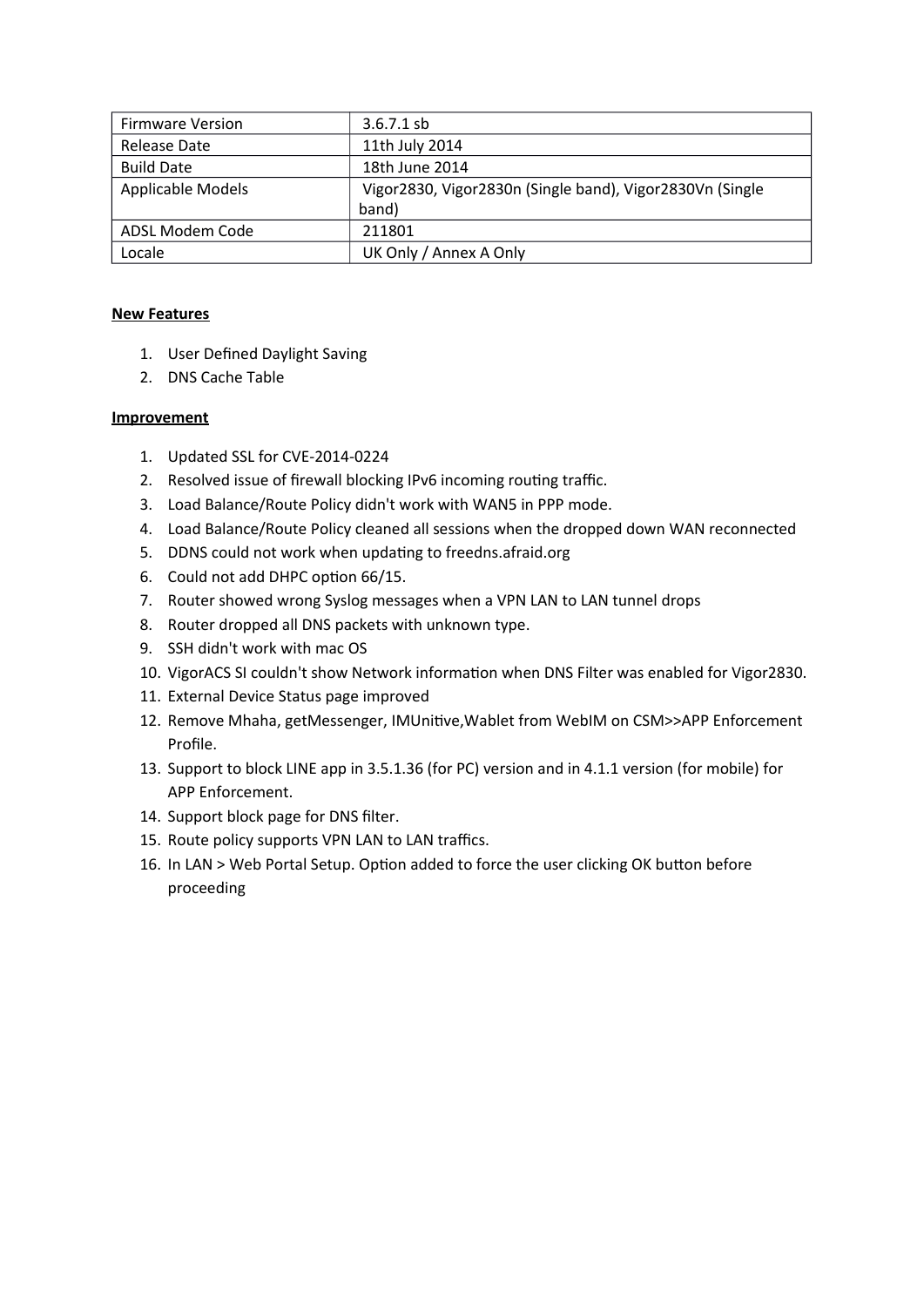| <b>Firmware Version</b> | $3.6.7$ sb                                               |
|-------------------------|----------------------------------------------------------|
| Release Date            | 13th March 2014                                          |
| <b>Build Date</b>       | 26th Feb 2014                                            |
| Applicable Models       | Vigor2830, Vigor2830n (Single band), Vigor2830Vn (Single |
|                         | band)                                                    |
| ADSL Modem Code         | 232201                                                   |
| Locale                  | UK Only / Annex A Only                                   |

- 1. Support IPv6 6in4 Static Tunnel service, IPv6 6rd Tunnel service and IPv6 NTP service.
- 2. Support new route policy. http://www.draytek.co.uk/support/guides/kb-policy-routingguide
- 3. Support [CSM]>DNS Filter to allow CSM to make decisions based on DNS requests http://www.draytek.co.uk/support/guides/kb-dns-flter
- 4. Support [Applications]>LAN DNS. http://www.draytek.co.uk/support/guides/kb-lan-dns
- 5. Support "USB Device Status" gives status of devices connected via USB
- 6. USB modem support list added to Web UI but also see http://www.draytek.co.uk/support/guides/usb-3g-4g-modem-support-list
- 7. "APPE Support List" added to Web UI
- 8. Support [Wireless LAN] > [Bandwidth limit] Auto adjustment to allow automatic control over the available bandwidth
- 9. [Management]>[LAN Access Control] allows control over which subnets can access the routers management interfaces
- 10. Support added for multiple Phase2 SA through one VPN tunnel. Each subnet is defined in "More">"Create Phase2 SA for each subnet".
- 11. Previously one tunnels per subnet would be needed for VPN between other vendors eg Cisco crypto

- 1. Additional USB modem support inc. Support Huawei E303D, Vodafone K4201, SpinCom GPRS Modem, vodafone K3772-Z, Infinity IW-021, Option iCON XY modems
- 2. Improved: Support NS/ANY/SOA type for DNS cache.
- 3. Additional option to firewall to control incoming non-nat packets for IPv6 and IPv4If the frmware of the router is upgraded from 3.6.6(or before) to 3.6.7 frmware, .all and .rst will have different effects for the incoming packets.
	- 1) .all --> allow routing settings in 3.6.6(or before), (both IPv4 and IPv6)
	- 2) .rst --> block routing packets from WAN in default, (both IPv4 and IPv6)
- 1. Add some TR-069 parameters for setting WAN >> WAN mode: Backup or Always On, LAN >> DHCP relay enable/disable, DHCP relay IP address and Device hostname, LAN >> Bind IP to MAC, VPN >> Create Phase2 SA for each subnet.(IPSec), VPN >> Netbios Naming Packets Pass/Block, Firewall >> IPv6 Group/IPv6 Object, SNMP, and Diagnostics >> Ping Diagnosis.
- 4. Support to block Tor tunnel ver. 0.2.3.25, hotspot shield with ver.3.19, and telnet protocol by using "putty" or "pietty" for APP Enforcement.
- 5. Add SSL VPN setting in VPN Server Wizard.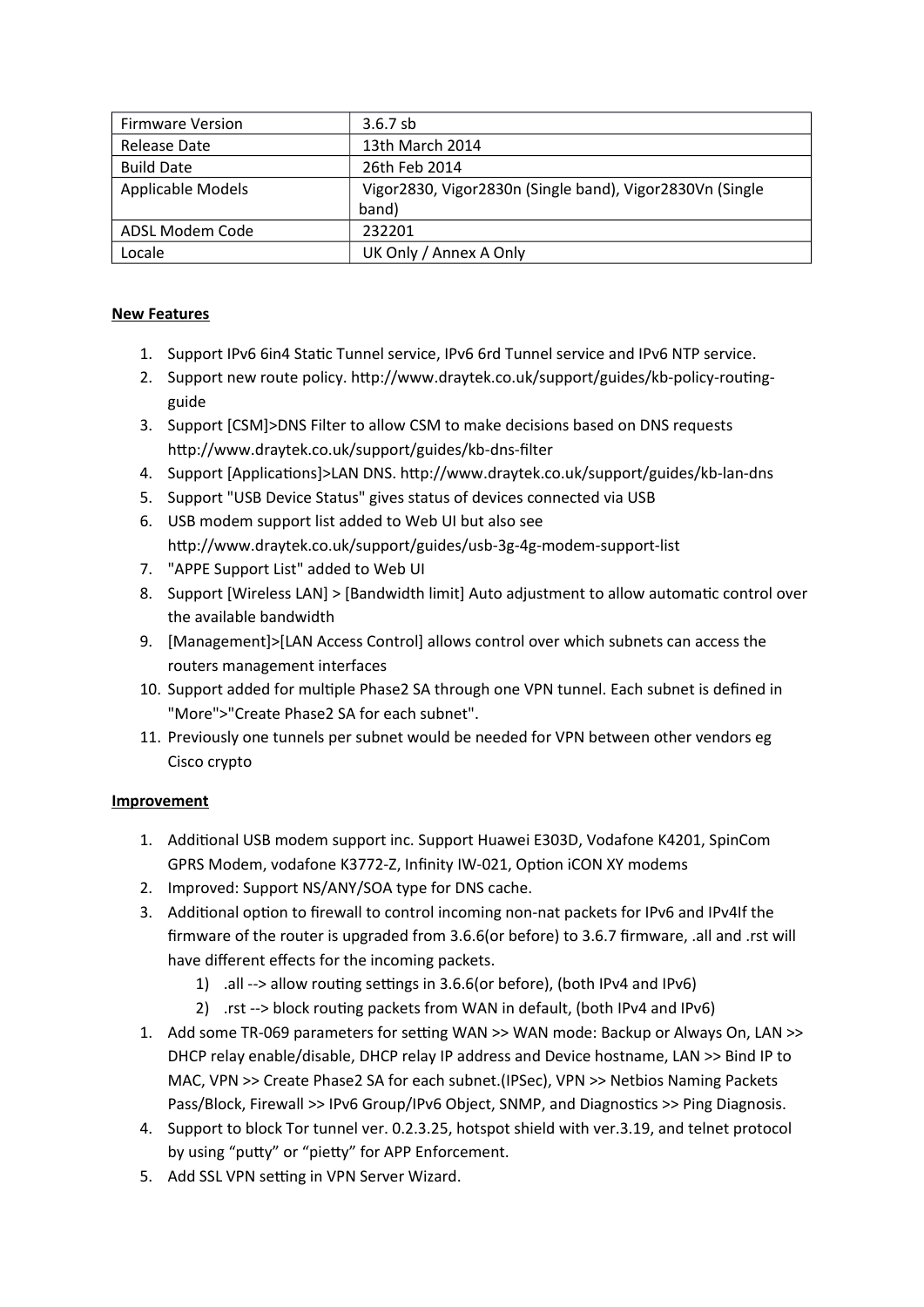- 6. Add Wizards menu.
- 7. Corrected some DHCP relay issues
- 8. Fixed a SSH memory leakage issues.
- 9. Load Balance/Route Policy didn't work with WAN5 in PPP mode.
- 10. Corrected: Load Balance/Route Policy cleared all sessions when a WAN reconnects
- 11. DDNS did not work when updating to freedns.afraid.org
- 12. Now allows DHPC option 66/15 to be added
- 13. Corrected syslog message when a VPN LAN to LAN tunnel dropps
- 14. Router dropped all DNS packets with unknown type.
- 15. Daylight Saving didn't work with time zone Brasilia (GMT -03:00).
- 16. SSH didn't work with Macintosh
- 17. VigorACS SI couldn't show Network information when DNS Filter was enabled for Vigor2830.
- 18. Default Route over VPN was not resumed afer VPN backup worked.
- 19. Could not set QoS control by ACS server / TR069
- 20. Could not set QoS service type/QoS DSCP by telnet.
- 21. Improved behaviour of telnet 'qos class -V' command
- 22. The router dropped negative AAAA name server responses from different subnets.
- 23. Improved memory handling of IPsec aggressive mode.
- 24. Improved handling of DNS responses with VLAN tag.
- 25. The SNMP LAN status corrected
- 26. Corrected that Load-Balance/Route Policy might cause Remote Dial-In users not accessing into internal PCs.
- 27. MOTP could not work when "PIN code" is set in 4-digit and "Secret" is set in 16-digit.
- 28. Turn off specific 5 GHz channels where DFS is required.
- 29. Port triggering could only work when frst profle has been set.
- 30. Resolved issue with Session Limit afer enabling the smart bandwidth limit.
- 31. QoS Outbound for WAN1 now recognizes UDP 500, 1701, and 4500
- 32. Fixed that File Explorer would show 1KB when the fle size is more than 2GB.
- 33. Improved handing of USB modem detection/insertion
- 34. Shrewsoft VPN Client cannot connect twice from the same public IP address.
- 35. Corrected that re-dial of LAN to LAN VPN might not occur if VPN server was unavailable but then avaiable again
- 36. Correct that all WCF profle would display as empty if Index 8 WCF profle name contains a space
- 37. Corrected issue if user management policy rule was set to 7th rule
- 38. Cannot create a new profle by APP Enforcement Profle Wizard.
- 39. Fetch the diagnostics NAT session values from ACS server
- 40. SIP ALG did not convert "Via" field in 200 OK.
- 41. Improved NAT loopback performance.
- 42. Added auto removal of inactive DHCP clients
- 43. Improved: DHCP table shows conflict IP Address.
- 44. Corrected that the router may drop ISP sends DHCP packets with TLL=1
- 45. Improved Bind IP to MAC function
- 46. Improved UPnP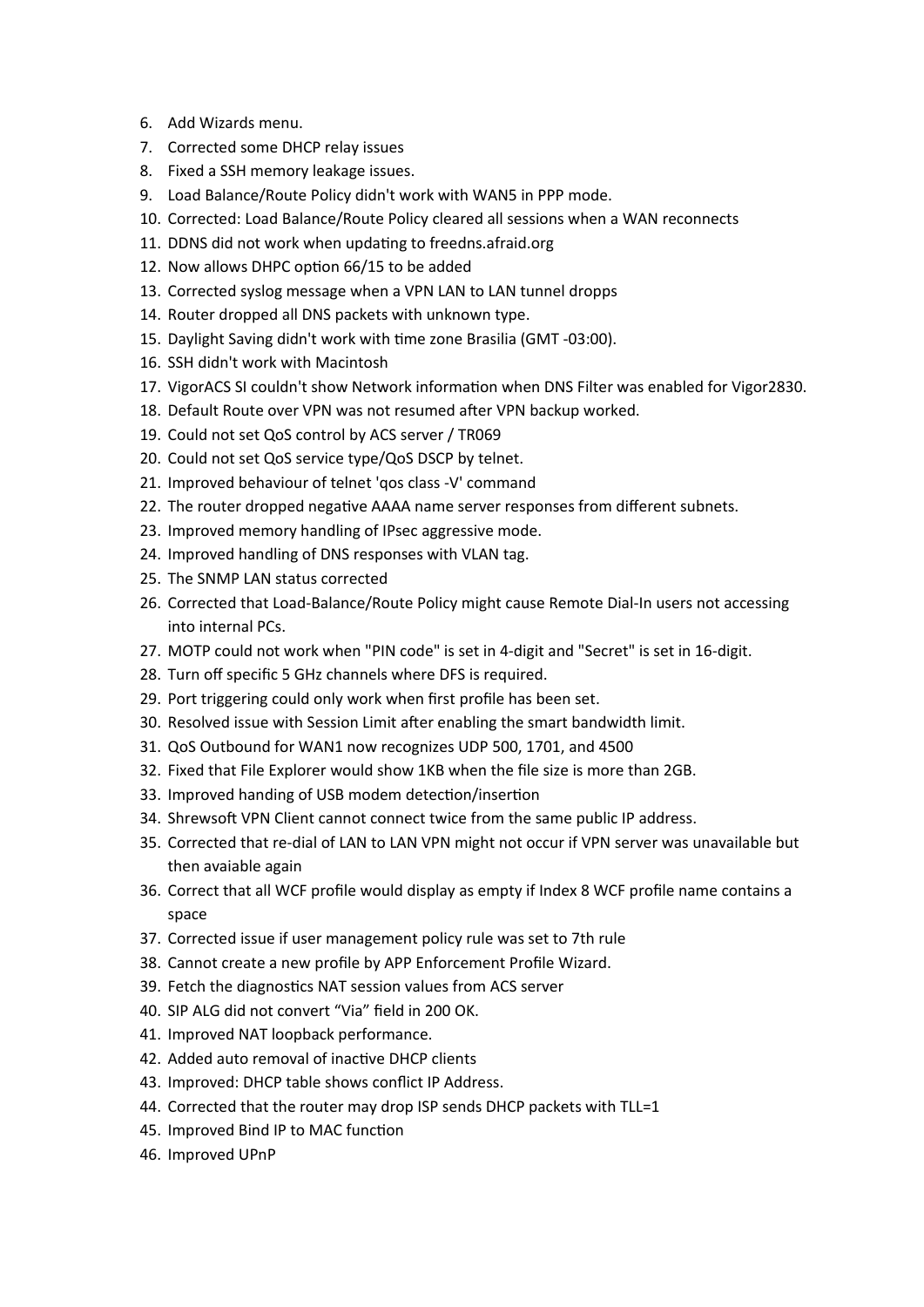- 47. Fixed the "Old Password is wrong, please re-enter" error that could occur after adding a new local user with administrator authority.
- 48. Added support for "www.lusosms.com" SMS service
- 49. Support special character "." on Wireless SSID.
- 50. Support telnet commands such as "portmaptime" and "vigorddns".
- 51. Support GRE over IPsec keepalive which for compatibility with Cisco routers
- 52. Allow SSL VPN portal if SSL VPN service is enabled regardless of if Internet access is enabled or disabled.
- 53. Change the default setting from "Both: Pass" to "Either: URL Access Control First" on URL Content Filter Profle.
- 54. Modifed DoS default values.
- 55. Update new pattern for Ultrasurf 13.01, else it will block some the certificates.
- 56. Support "Hotspot shield" v2.93 blocking.
- 57. Support PPTV v3.3.8.0031 for new video and PPTV web blocking, LINE for PC and mobile phone blocking.
- 58. Support embedded flash videos blocking.
- 59. Support TR-069 parameters for WLAN WDS.
- 60. Support TR-069 parameters displayed on Diagnostics >> Routing Table.
- 61. Add a "LinkStatus" key to the TR-069 WAN information to indicate accurate connection status.
- 62. Increased input number from 10 to 29 digits for Call Barring.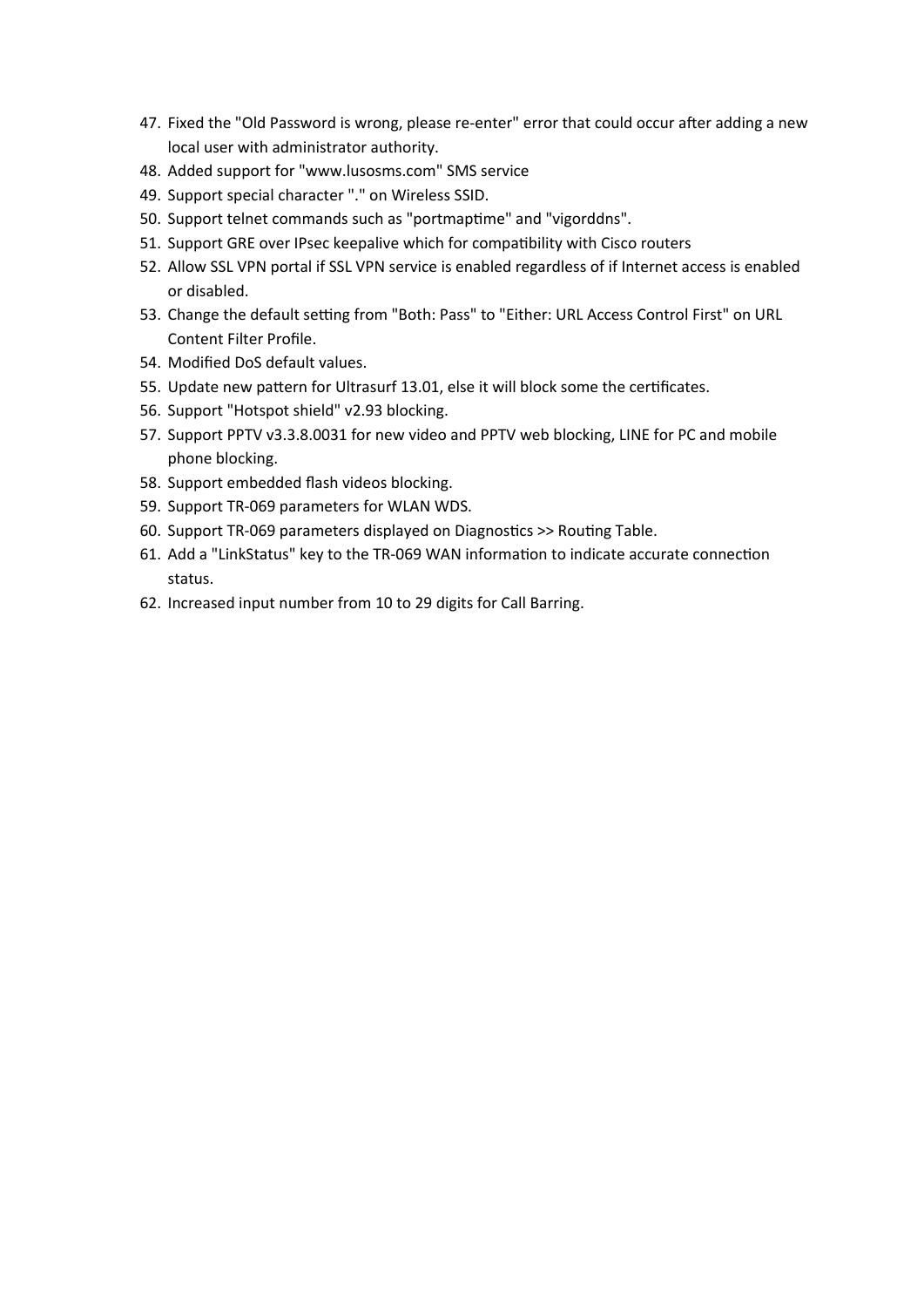| <b>Firmware Version</b>  | $3.6.4.1$ sb                                             |
|--------------------------|----------------------------------------------------------|
| Release Date             | 26th Sept 2013                                           |
| <b>Build Date</b>        | 16th July 2013                                           |
| <b>Applicable Models</b> | Vigor2830, Vigor2830n (Single band), Vigor2830Vn (Single |
|                          | band)                                                    |
| ADSL Modem Code          | 232201                                                   |
| Locale                   | UK Only / Annex A Only                                   |

1. Support the parameters settings for TR-069 server/port number in System Maintenance>>Management page.

## **Improvement**

- 1. Corrected: Prevent Access to Web UI via HTTP being blocked due to infnite HTTPS loop.
- 2. Corrected: LAN PC cannot access web user interface via router's WAN Alias IP.
- 3. Added protection to cater for enabled but unconfigured LAN to LAN or Dial-In user profiles.
- 4. Improved L2TP WAN2 Access mode
- 5. Note added in [System Maintenance]>[Management] to alert users if the SSL Tunnel service is using TCP 443
- 6. Improved: Add a note to remind customers that SSL and HTTPS use the same port.

## **Known Issue**

(None)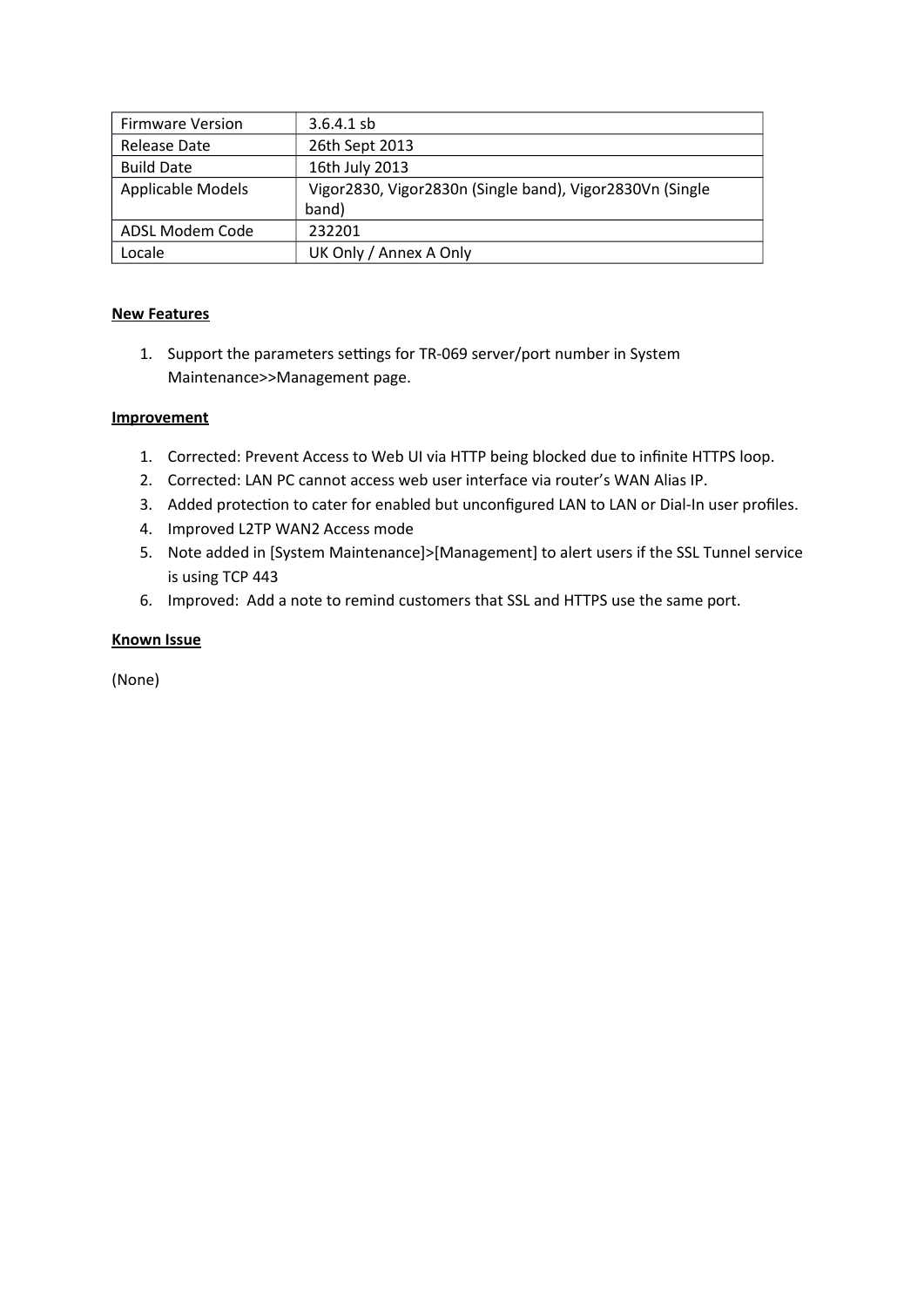| <b>Firmware Version</b>  | $3.6.4$ sb                                               |
|--------------------------|----------------------------------------------------------|
| Release Date             | 7th May 2013                                             |
| <b>Build Date</b>        | 19th March 2013                                          |
| <b>Applicable Models</b> | Vigor2830, Vigor2830n (Single band), Vigor2830Vn (Single |
|                          | band)                                                    |
| ADSL Modem Code          | 211801                                                   |
| Locale                   | UK Only / Annex A Only                                   |

- 1. SSL VPN support up to 5 dial-in users
- 2. Added Web Portal (displays message on connection) in [LAN] [Web Portal Setup]
- 3. Added Wireless Configuration Wizard.
- 4. IPv6 USB LPR printing service.
- 5. Mail Alert now supports sending mail via SSL / TLS and can specify the SMTP port
- 6. Web content feature DNS mechanism during activation/authentication improved
- 7. Web interface can be authenticated through LDAP or user accounts configured from [System] Maintenance] – [Admin Setting]
- 8. Admin Login through WAN can now be disabled
- 9. DHCP options (ASCII/Hex) can be set under [LAN] [General Setup]
- 10. Added a VLAN failsafe option to the  $[LAN] [VLAN]$  section
- 11. Added an "Always On" checkbox for IPv6 AICCU tunnel
- 12. Add VoIP Inter-digit timeout for TR-104.
- 13. Added a telnet command to set which ADSL modulation types are used with the Modulation set to Multimode: % adsl automode [add|remove|set|default|show][adsl\_mode]

- 1. Router's handling of AICCU neighbour packets.
- 2. Time and Date: Daylight Saving doesn't work with time zone Adelaide (GMT +9:30).
- 3. An issue with sending pings between VLAN subnets
- 4. 4G WiMAX / LTE web user interface settings could not be saved.
- 5. VPN: Windows 7 L2TP over IPsec client could not pass traffic immediately after connecting
- 6. Improved processing of multiple simultaneous PPTP dial in/out connections
- 7. VPN: If MPPE was enabled, the PPTP Dial-in user VPNs could not connect
- 8. VPN: IPSec LAN to LAN VPN tunnel could not pass PPTP VPN traffic
- 9. VPN: PPTP Dial-in user VPNs could not create a PPTP VPN through that tunnel
- 10. WLAN: Incorrect country code sent which affected Mac and Linux computers connecting wirelessly on channels 12 and 13
- 11. WLAN: Router was broadcasting SSID when wireless was disabled by schedule
- 12. The RADIUS request of WLAN clients was rejected by Synology NAS RADIUS server
- 13. Two IP phones behind NAT are unable to call each other after a period of time
- 14. SIP ALG: "via" information was not being modified correctly
- 15. App Enforcement: Now supports blocking RaidCall (v7.0), PPStream (v2.7.0.1512), and Teamviewer (v8.0.16284, v7.0.15723).
- 16. Load Balance Policy: can now specify a VPN tunnel to pass traffic through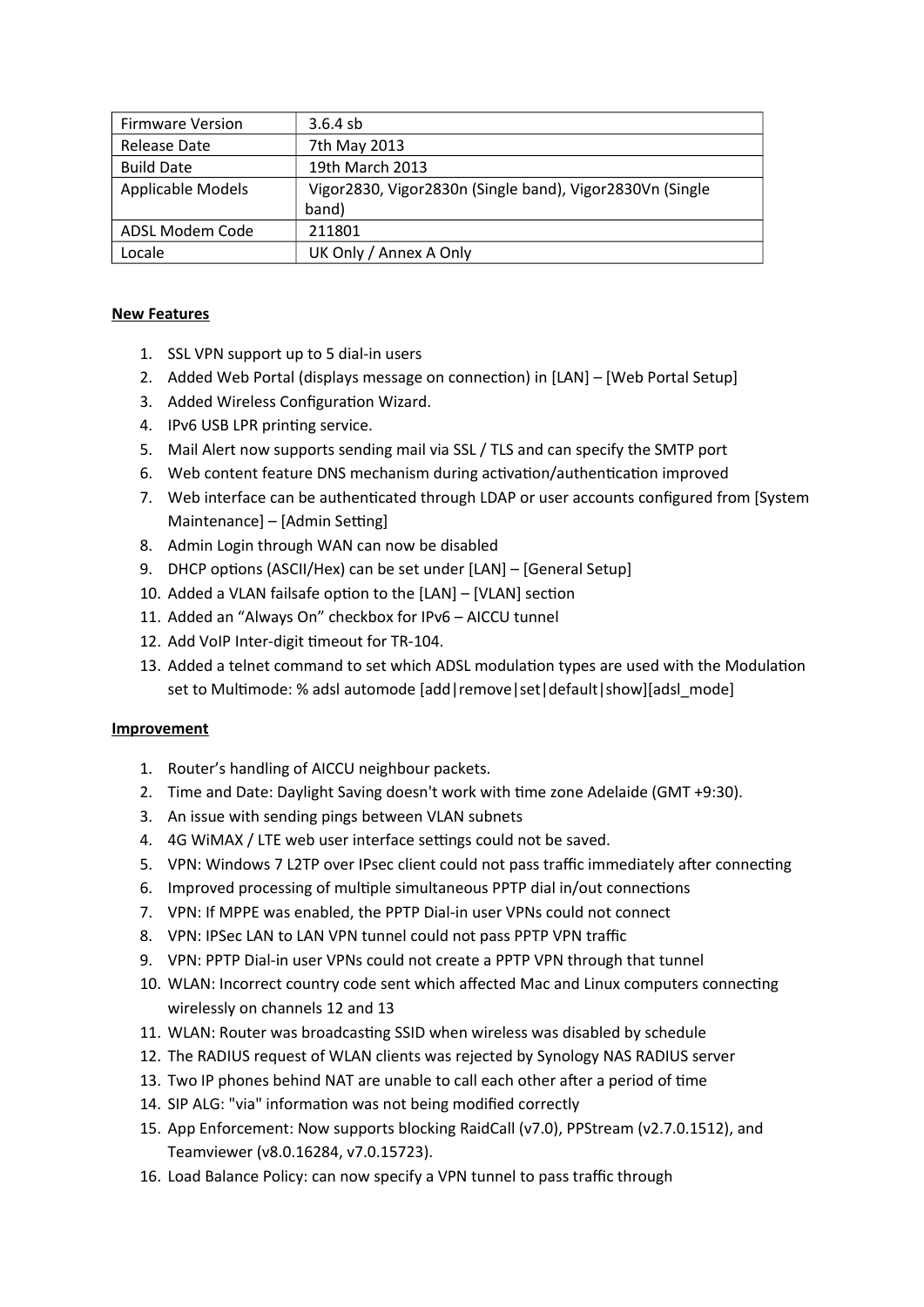- 17. Supports connecting to an LDAP Server via hostname.
- 18. SMS Alert: Added support for "messagebird.com" SMS Service.
- 19. H.323\_alg passthrough support
- 20.  $[NAT]$   $[Open Ports]$ : can now specify All as a WAN option
- 21. Time and Date: Modified the NTP DNS resolution period from once every 20 seconds to 10 seconds prior to the time specified by Automatic Update Interval.
- 22. Corrected routing for WLAN SSID broadcast packets
- 23. SNMP: IP Routed subnet IP of router would not respond on SNMP
- 24. The router accepts asterisk (\*) as the administrator password.
- 25. [LAN] [LAN Port Mirror]: Restart no longer required afer changing settings
- 26. Improved: Web Content Filtering: When the user accesses a website present in two categories with Commtouch, the router can only show/handle one category.

#### **Known Issue**

- 1. The SSL VPN function uses port 443. If NAT redirecting port 443 to an internal server please change the routers SSL VPN port via [SSL VPN]>[General Setup]
- 2. MoTP Dial-In User profles cannot be saved via Web UI. A work around is to setup PPTP without MoTP and then use telnet to enable.
	- $>$  vpn dinset ?  $%$  vpn dinset  $%$  vpn dinset <list index>  $%$  vpn dinset <list index> <on/off> *% uvmn uduinset u<list uinduex> umotm u<on/of> % uvmn uduinset u<list uinduex> umin\_secret u<min> u<secret>*  $>$  vpn dinset 1 *Dial-in profile index 1 Profile Name: motep Status: Active Mobile OTP: Disabled* **Password: 1234** *Idle Timeout: 300 sec > uvmn uduinset u1 umotm uon*  $%$  Enable Mobile OTP mode! *> uvmn uduinset u1 umin\_secret u1234 u123456789abdu1234*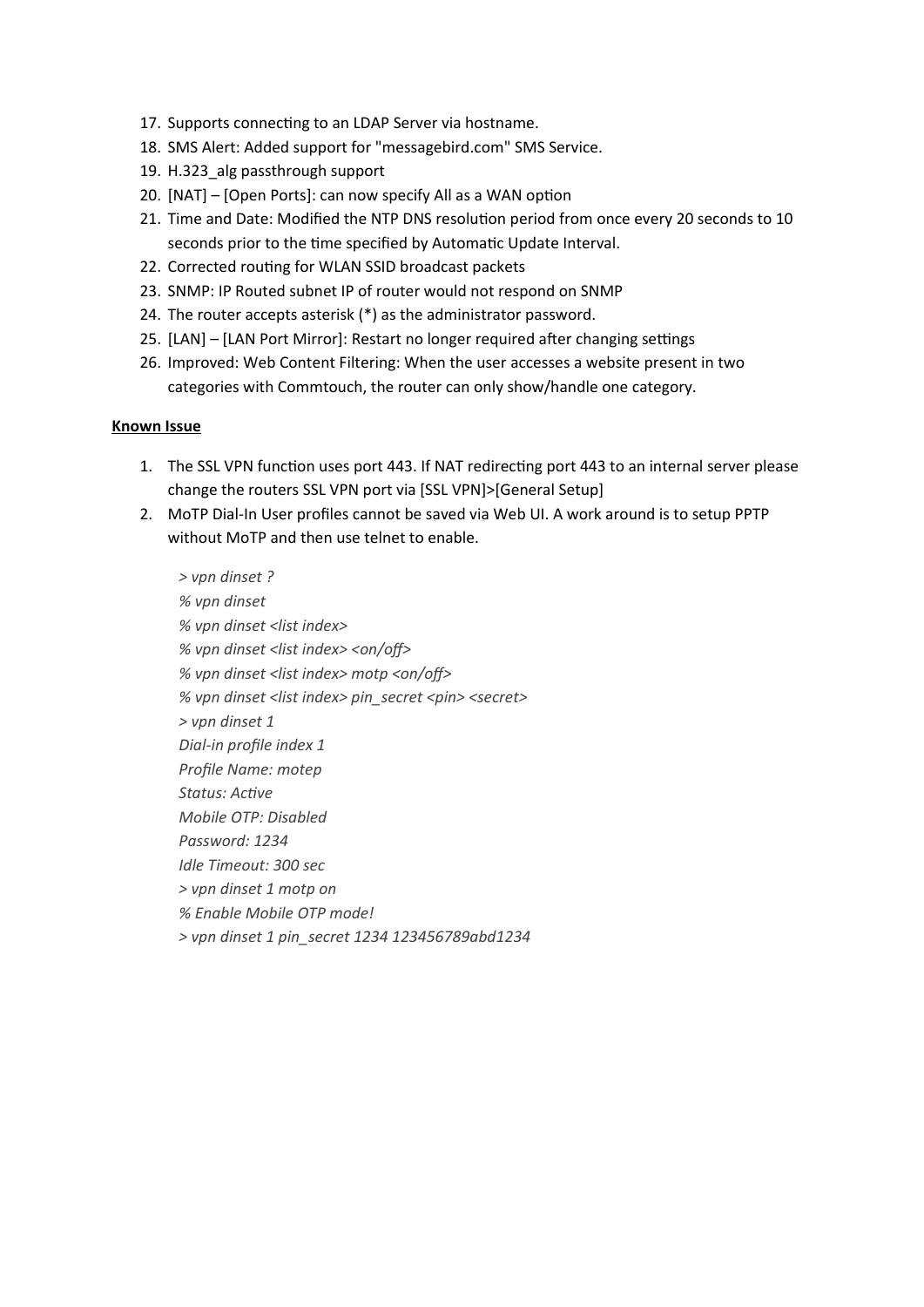| <b>Firmware Version</b>  | $3.6.3$ sb                                               |
|--------------------------|----------------------------------------------------------|
| Release Date             | 11st Oct 2012                                            |
| <b>Build Date</b>        | 4th Oct 2012                                             |
| <b>Applicable Models</b> | Vigor2830, Vigor2830n (Single band), Vigor2830Vn (Single |
|                          | band)                                                    |
| ADSL Modem Code          | 232201                                                   |
| Locale                   | UK Only / Annex A Only                                   |

- 1. IPv6 Support added
- 2. Support for Smart Bandwidth Limit added
- 3. SNMP v3 support added
- 4. Support for QoS DifServ retagging added
- 5. Support ADSL PVC to PVC binding
- 6. VoIP Wizard added
- 7. Each LAN Subnet now supports setting an individual DNS setting
- 8. New SMS & Mail Service Object added
- 9. New load-balance policy function supports the routing requirements for IP routing subnets
- 10. User Management now supports Web Authentication using either HTTPS or HTTP

- 1. Resolves an issue that could prevent correct Static route functionality when multi-subnet is enabled
- 2. Corrects a Routing table display error in [Diagnostic] > [Routing Table] menu
- 3. Corrects the LAN interface that is displayed for static ARP
- 4. Resolves an issue that could prevent two computers within the same VLAN from communicating with each other when connecting via different switches
- 5. Fixes an issue in IGMP snooping which would prevent two IPTV clients from watching the same channel
- 6. Corrects an issue that could cause Dynamic DNS to force update even though there was no WAN IP change
- 7. Removed incorrect PPP start (xxx) log entry where incoming client is unknown prior to CHAP/PAP authentication
- 8. Addresses an issue that would prevent Android phone from obtaining FTP fle list from Vigor 2830 FTP server
- 9. Corrects an issue where NAT port redirection for a WAN1 Alias IP doesn't work when port redirection setting doesn't specifically list the Alias
- 10. Addresses an issue with True IP DMZ
- 11. Resolves configuration issues that could occur in  $[WAN]$  >  $[General Setup]$
- 12. Wireless country string corrected
- 13. Addresses an issue that could occur with the wireless AP Discovery feature
- 14. Improved Wireless 802.1x compatibility with linux Radius Server
- 15. Resolves an issue which would prevent IP Phones behind the Vigor 2830 from registering afer a WAN failover because the router would sent UDP packets with a source port of 0.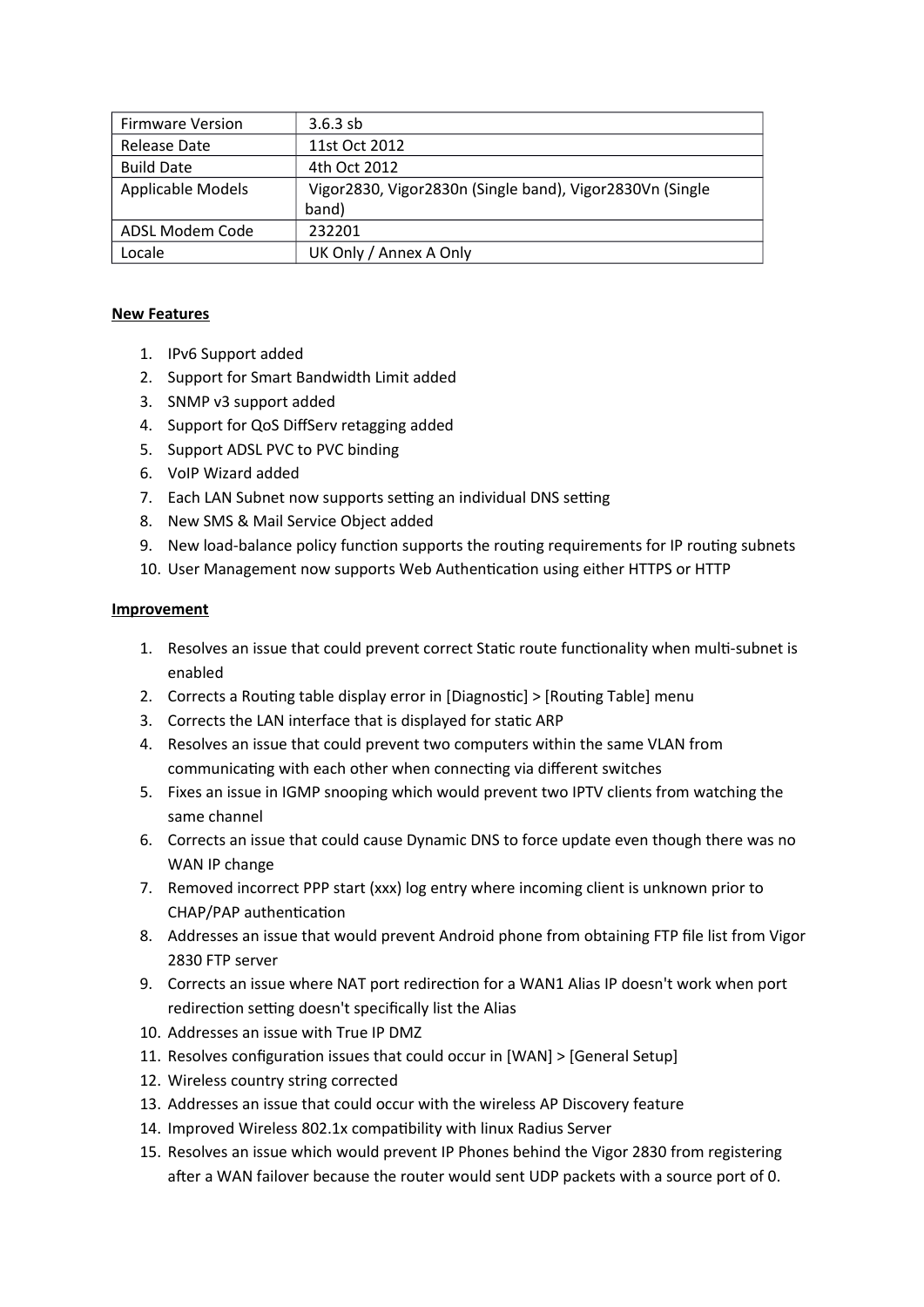- 16. Fixes an issue with sending DHCP Relay via VPN tunnel
- 17. Addresses an issue with GRE IPsec tunnels
- 18. Resolves an issue that would prevent AES192 or AES 256 being used as the IKE proposal if AES without authentication is selected as the IPSec Security method
- 19. Corrected frewall so that is able to block internal router subnet packets
- 20. URL Content Filter Syslog improved so that it displays HTTP or HTTPS
- 21. Resolved an issue that would prevent external client from access internal RDP server via IP routing subnet
- 22. Fixed an issue that would prevent wireless clients successfully completely 802.1x authentication after router reboot
- 23. Incoming ICMP packets from WAN side cannot ping "IP routing subnet" interface IP
- 24. Fixed an issue that could case CPE to loss connection when it connects to VigorACS server with STUN server.
- 25. Improvements to WCF service stability
- 26. Clear button added to SIP account page
- 27. DHCP Server Lease time field added for each subnet.
- 28. Syslog improved to show which devices have been allocated IP by router
- 29. Added support to allow the router to send the TR-069 packet out via LAN interface
- 30. Support GRE over IPsec with CISCO. (4 bytes GRE header)
- 31. Modifed the default pool size of LAN DHCP server from 50 to 150.
- 32. Correct error with Secondary DNS displayed in Online Status
- 33. Added new DDNS provider (UBDdns, Oray, and Peanut Shell).
- 34. Improve Samba compatibility with Mac OS X.
- 35. Bandwidth Limit range changed to 0 30000
- 36. Port Redirection can shows WAN Interface for each rule in the main page.
- 37. For Safari based browsers the User Management redirection page method has been improved
- 38. Application Filter updated to support dropbox version 1.4.11 and skype version 5.10.56.116.
- 39. ADSL state information update frequency decreased from 5 to 30 seconds
- 40. "Undefined Protocol" DoS defense function renamed as "Unassigned Numbers"
- 41. Updated 3G modem support including MF190J, AnyDATA ADU-500A, LG VL600 LTE, and LTE Yota LU150.
- 42. Improved the connection performance for Huawei E398/K5005 and Sierra 320U dongle.
- 43. Default QoS setting changed to disabled for non-VoIP models
- 44. QoS for VoIP enhanced
- 45. ALG for SoftPhone Polycom and lift-size improved
- 46. VPN Profle WUI improved
- 47. UCF/WCF block web page modifed
- 48. SNMP's sysDescr now shows model name and frmware version.
- 49. TR-069 support added for IP Route subnet parameters, frewall parameters, RADIUS parameters, WAN Connection Detection and SysLog / Mail Alert Setup parameters
- 50. 3G WAN connection Signal parameter status added to TR-069
- 51. Renamed TR-069 parameter
	- "InternetGatewayDevice.X\_00507F\_Firewall.DoSDefense.BlockUnknownProto" to
- 52. "InternetGatewayDevice.X\_00507F\_Firewall.DoSDefense.BlockUnassignedNum"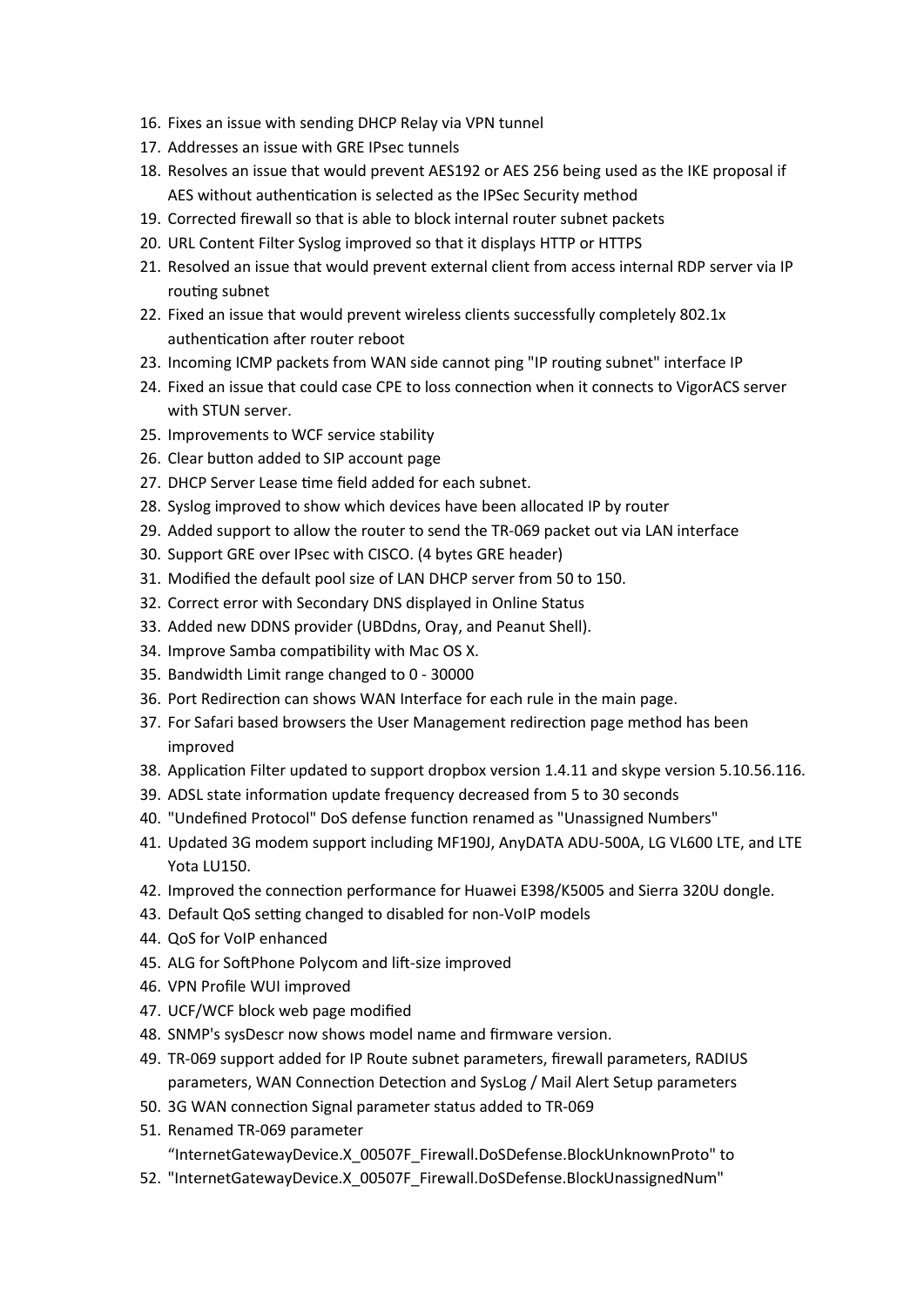- 53. Added a telnet command to configure IGMP Query packet interval time. 'ip igmp\_proxy query [msec]'
- 54. Added a telnet command to configure flash hook minimum and maximum time for VoIP.
- 55. Added a telnet command to allow VPN packets to instaed go through by NAT if VPN disconnected: 'vpn pass2nat <on/off>'
- 56. "ip arp accept" telnet command changed to give separate control over behaviour (pass or block) for both incorrect source mac and incorrect destination mac. 'ip arp accept <0/1/2/3/status>'
- 57. Corrected: A router without VoIP module should not have an option "VoIP" in Multi-PVCs setting page.

# **Known Issues**

(None)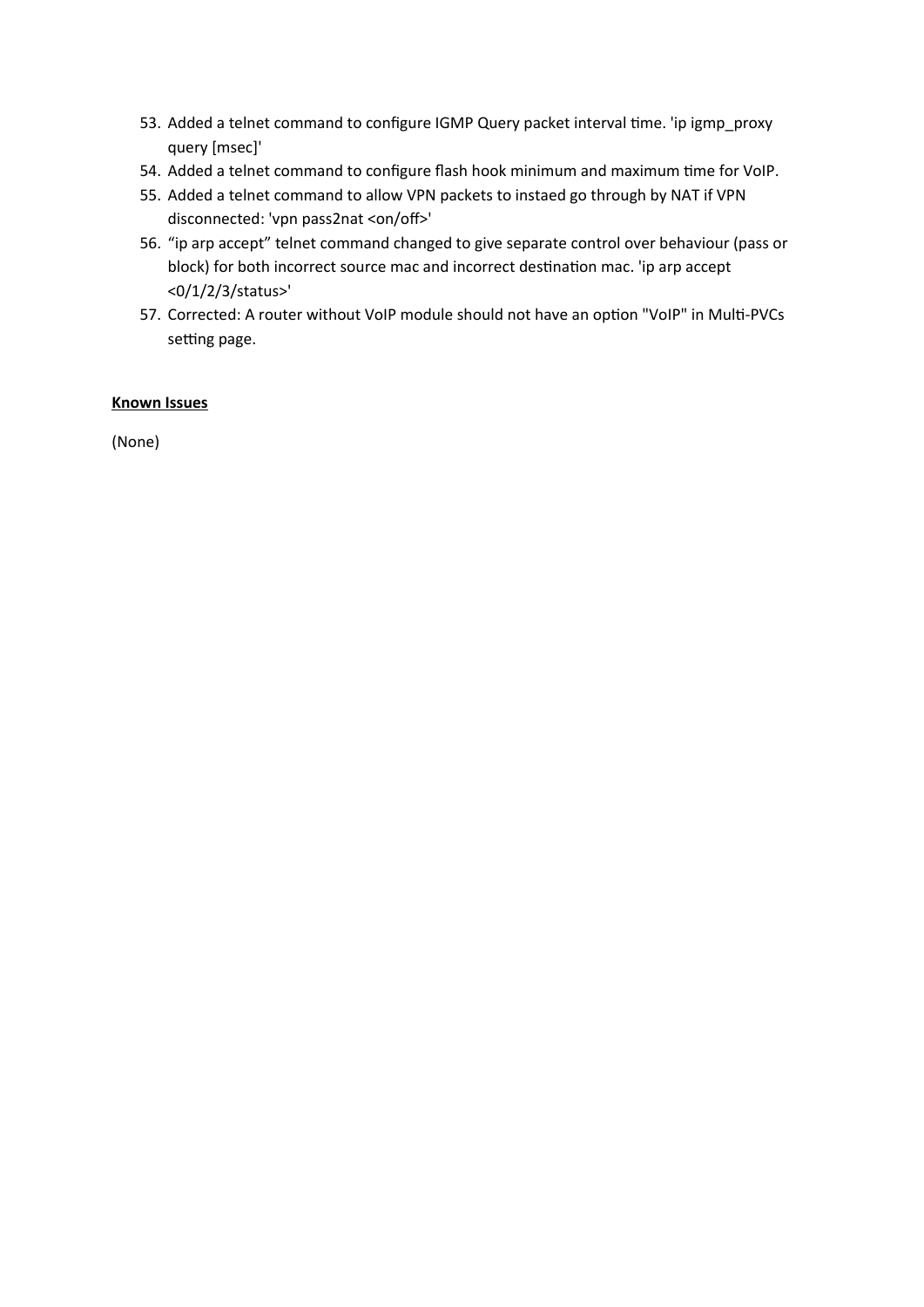| <b>Firmware Version</b> | $3.3.7.1$ sb                                             |
|-------------------------|----------------------------------------------------------|
| Release Date            | 1st June 2012                                            |
| <b>Build Date</b>       | 22nd May 2012                                            |
| Applicable Models       | Vigor2830, Vigor2830n (Single band), Vigor2830Vn (Single |
|                         | band)                                                    |
| ADSL Modem Code         | 232201                                                   |
| Locale                  | UK Only / Annex A Only                                   |

- 1. Support PVC WAN routing in static route.
- 2. Support IP Routing subnet parameters (for TR-069).
- 3. Support login customization (can be configured in System Maintenance > Login
- 1. Customization).
- 4. Support USB 56K modem.
- 5. Support 3G USB modem, ZTE K3806 (0x19D2:0x1013) and ZTE MF192 (0x19D2:0x1514) and QT-R220.

- 1. Corrected: Wireless client cannot access LAN network from other AP and then return to use the wireless LAN interface of Vigor2830.
- 2. Corrected: Syslog displays http://xxxxx rather than https://xxxxx when CSM blocks HTTPS URL due to keyword object "xxxxx".
- 3. Corrected: The minimum value is 48 seconds for the session-timer setting in VoIP >>Phone Settings.
- 4. Corrected: Remove "Ultrasurf" from WUI.
- 5. Removed ADSL2/2+ Annex M from "multimode" auto-detect mechanism due to interoperability issues that could cause incorrect modulation to be set. For Annex M lines please manually set the modulation to Annex M instead of multimode.
- 6. Corrected: The router always shows "LAN1" after setting a new static route to the subnet of LAN2/LAN3/LAN4.
- 7. Corrected: Creating a UCF (URL Content Filter) keyword object "xxxx" could block access to HTTPS sites other than ones that match https://xxxx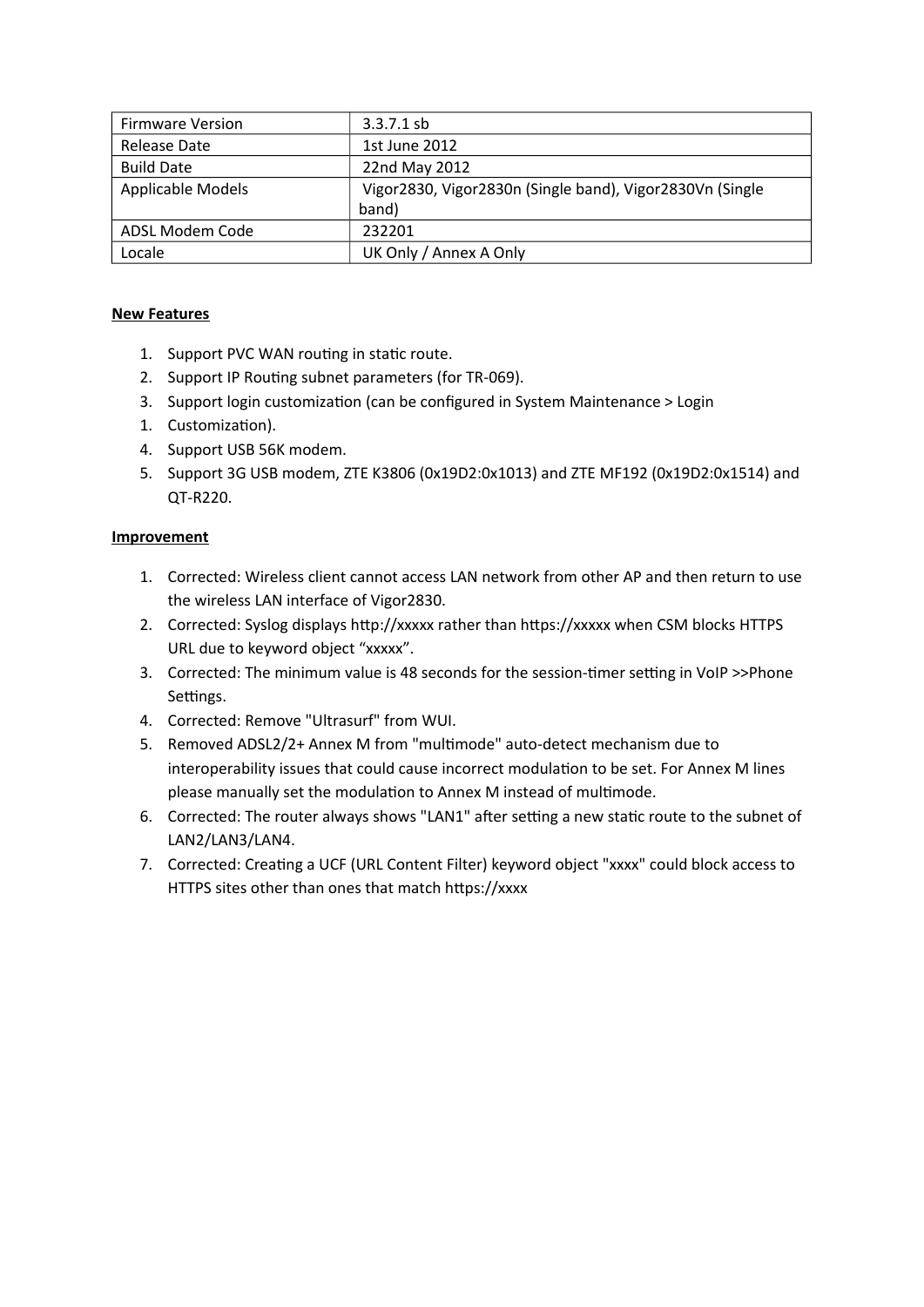| <b>Firmware Version</b>  | $3.3.7$ sb                                               |
|--------------------------|----------------------------------------------------------|
| Release Date             | 1st March 2012                                           |
| <b>Build Date</b>        | 9th February 2012                                        |
| <b>Applicable Models</b> | Vigor2830, Vigor2830n (Single band), Vigor2830Vn (Single |
|                          | band)                                                    |
| ADSL Modem Code          | 2471201                                                  |
| Locale                   | UK Only / Annex A Only                                   |

- 1. Support SMS (Shore Message Service). When WAN backup mechanism is activated the system administrator can be notified via a SMS message to their mobile.
- 2. Support Common E-mail / Send Syslog via email.
- 3. Support Auto-detection mechanism.
- 4. Support GRE over IPSec
- 5. Support ADSL2/2+ Annex J and Annex M detection added to multimode modulation mode.
- 6. Support Address Mapping for NAT configuration.
- 7. Support hardware MD5/SHA1 encryption.
- 8. Allow Mail Alert to send emails with VPN notifications.
- 9. Allow the router to be managed and controlled by SmartMonitor.
- 10. Support 56K AFM102 USB Modem.

- 1. Improved: Add a new telnet command "voip sip misc -D" to disable/enable VoIP service.
- 2. Improved: Add a new telnet command "srv dhcp custom option" which allows a user to enter user-defined "DHCP option".
- 3. Improved: Support disable/enable user mode on WUI. The factory default setting is disabled.
- 4. Improved: Improve the compatibility with VigorACS SI v1.08
- 5. Improved: SIP address format (either Withheld@.. or anonymous@.. ) can be blocked if
- 1. Block Anonymous under VoIP>>DialPlan>>Call Barring is confgured.
- 6. Improved: Incoming calls with SIP from header feld without having an account name
- 2. (e.g., tagged with 5E623524-172D) can be blocked if Block Anonymous under
- 3. VoIP>>DialPlan>>Call Barring is confgured.
- 7. Improved: Corrected some SNMP reporting for LAN status
- 8. Improved: Support Syslog Explorer with Web Syslog and USB Syslog under USB
- 4. Application.
- 9. Corrected: DDNS does not upgrade automatically when the DDNS account is set for WAN2 only.
- 10. Corrected: Data Flow Monitor does not show TX value for the monitored IP address and RX value for WAN1 on PPTP Host-LAN environment.
- 11. Corrected: Cannot connect VPN via 3G (WAN3) when WAN1 or WAN2 is connected.
- 12. Corrected: RIP over VPN does not work.
- 13. Corrected: My WAN IP setting does not work for PPTP in VPN NAT mode.
- 14. Corrected: Cannot create LAN-to-LAN VPN connection via WAN3 when WAN1 or WAN2 is connected.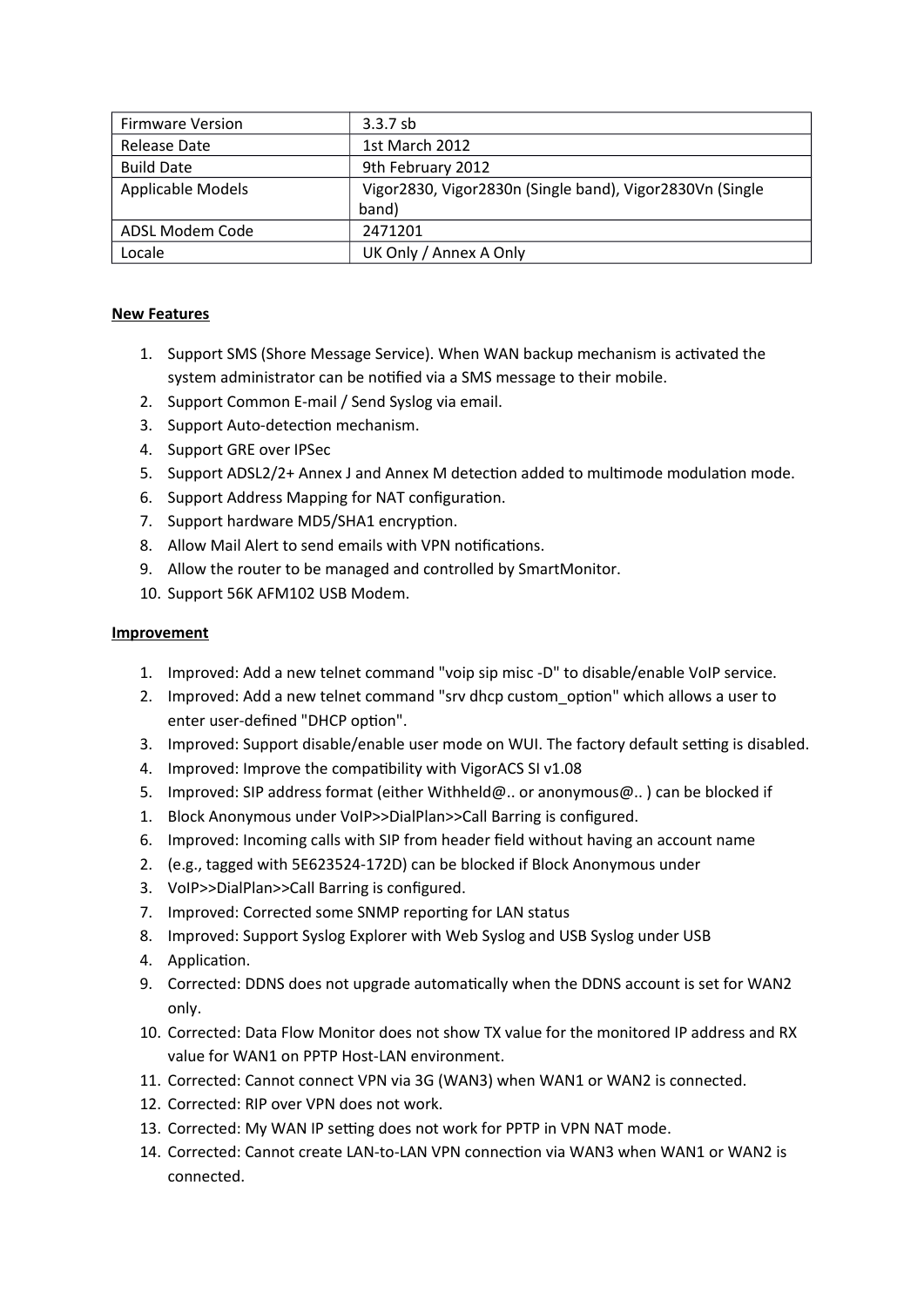- 15. Corrected: My WAN IP setting does not work for PPTP in VPN NAT mode.
- 16. Corrected: Buffer leakage when IPSec Aggressive mode is used and set with local IP address.
- 17. Corrected: User-Based mode of user management does not work if HTTPS management port has been changed.
- 18. Corrected: WAN cannot get IP from DHCP server when Block Fraggle Attack is checked in the page of Firewall>>DoS Defense.
- 19. Corrected: Ping detection failed when target IP and gateway are in the same subnet.
- 20. Corrected: When WAN 1 is disconnected, the router cannot send the SIP register packets of internal VoIP phones via WAN2 port automatically.
- 21. Corrected: VigorPhone350 loses registration behind NAT after one or two weeks
- 22. Corrected: NAT improvements to previous VoIP calls disconnecting after 2-3 minutes